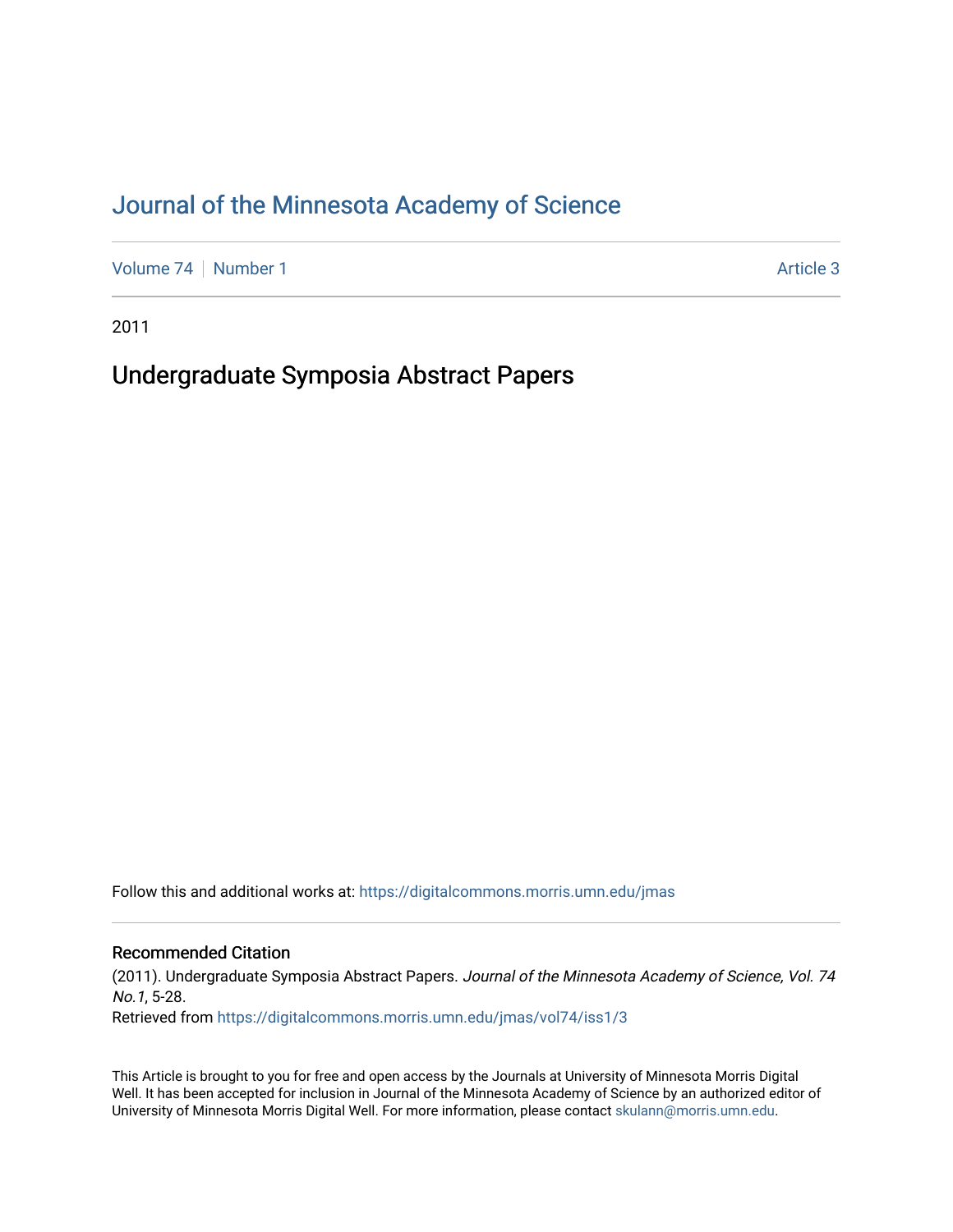# UNDERGRADUATE SYMPOSIA ABSTRACTS

*Abstracts are listed alphabetically by the last name of the first author listed.* 

#### **HIGHLY STABLE MESOPOROUS SILICA NANOPARTICLES FOR DRUG-DELIVERY APPLICATIONS**

Nardine Abadeer, Yu-Shen Lin, and Christy L. Haynes (Advisor) *Department of Chemistry* 

*University of Minnesota, Minneapolis, MN* 

There has been much research exploring the potential of mesoporous silica nanoparticles for biomedical applications such as imaging or drug delivery because of their ordered pore structure and large pore volume/surface area; however, few *in vivo* experiments have been successful because of the large size and low stability of these nanoparticles. Colloidal stability in biological media at physiological temperature is critical if they are to be used for *in vivo* stealth drug delivery because there is rapid unintentional uptake by the reticuloendothelial system if nanoparticles are greater than 100 nm in effective diameter (as individual nanoparticles or agglomerates).

 Recent work in the Haynes lab toward the synthesis and purification of multifunctional and sizetunable mesoporous silica nanoparticles for *in vivo* use has shown great potential. Herein, sub-50-nm diameter mesoporous silica nanoparticles with a PEG-silane surface modification and hydrothermal treatment are shown to exhibit high long-term colloidal stability in biological media over 10 days. Specifically, the PEGsilane surface modification reduces hemolysis and macrophage uptake, and increases cell viability compared with bare mesoporous silica nanoparticles. In addition, pegylated mesoporous silica nanoparticles with a secondary inner pore modification show further increase in stability in biologically relevant environments―this will facilitate their application as theranostic nanoparticles. Drug-loading capacity and delivery of doxorubicin (a chemotherapeutic drug) using UVabsorbance is also included. In the future, *in vivo* animal experiments will measure how effective these nanoparticles are in reducing tumor size and their toxicity to the liver and other organs of mice.

#### **TRANSCRIPT AND POLYPEPTIDE ABUNDANCE OF C4 PHOTOSYNTHESIS GENE, PPDK AND ITS REGULATORY PROTEIN, PDRP IN ZEA MAYS LEAVES**

Omar Abdi, Ismael Banla, and Chris Chastain (Advisor) *Department of Biology Minnesota State University, Moorhead, MN* 

 Plants with C4 photosynthesis produce twice as much biomass and grain yield than plants with C3 photosynthesis. Our goal of science is one day to engineer

C4 photosynthesis into rice, a C3 plant for improving yield. Before this can be done, much knowledge needs to be gained at the molecular level of how C4 photosynthesis works. One fact that needs to be discovered is the relationship between the key C4 pathway enzyme pyruvate phosphate dikinase (PPDK) and its regulator enzyme PPDK regulatory protein PDRP. Therefore, our goal is to elucidate the precise gene expression ratio for the regulator and regulatee of the C4 pathway. Using Northern blot analysis, we will define the transcript level for PPDK and PDRP in field grown maize leaf. Carrying on, we will use western blot analysis to define the protein levels in the same maize leaves for PPDK and PDRP. With such information, we will be able to define the ratio of transcript and protein for the two genes. The ratio of the regulator and regulatee is important for optimal functioning of the C4 pathway. Such knowledge would be crucial for correctly engineering C4 photosynthesis in to C3 Plants.

#### **SUBLIMATION EXPERIMENT**

Abdinasir A. Abukar and Kate Graham (Advisor) *Department of Chemistry College of Saint Benedict, St. Joseph, MN* 

Many of the basic skills for working with compounds are developed in the Introductory Chemistry laboratory. Sublimation is one common technique that is usually developed at this stage. We have developed an open-ended sublimation experiment in which students must purify an unknown compound by sublimation. The compound is analyzed by  ${}^{1}H$  NMR, infrared spectroscopy, and melting point. Students then select the identity of the compound from a list of possibilities of inorganic, organometallic, or organic unknowns.

# **USING BIOINFORMATICS AND SITE-DIRECTED MUTAGENESIS FOR ELUCIDATING AMINO ACID RESIDUES CRITICAL FOR PPDK: PDRP INTERACTION**

Sara Aleem, Nivedha Manohar, and Chris Chastain (Advisor)

*Departments of Bioscience and Chemistry Minnesota State University, Moorhead, MN* 

C4 plants, such as maize, have a twofold higher rate of photosynthesis as compared with C3 plants because of the higher fluxes of metabolic intermediates in their chloroplast membrane. Pyruvate orthophosphate dikinase (PPDK) is a key intermediate enzyme of the C4 photosynthetic pathway. This enzyme rejuvenates PEP in the first carbon fixation of the cycle by transferring a phosphate from ATP to a pyruvate. Previous studies have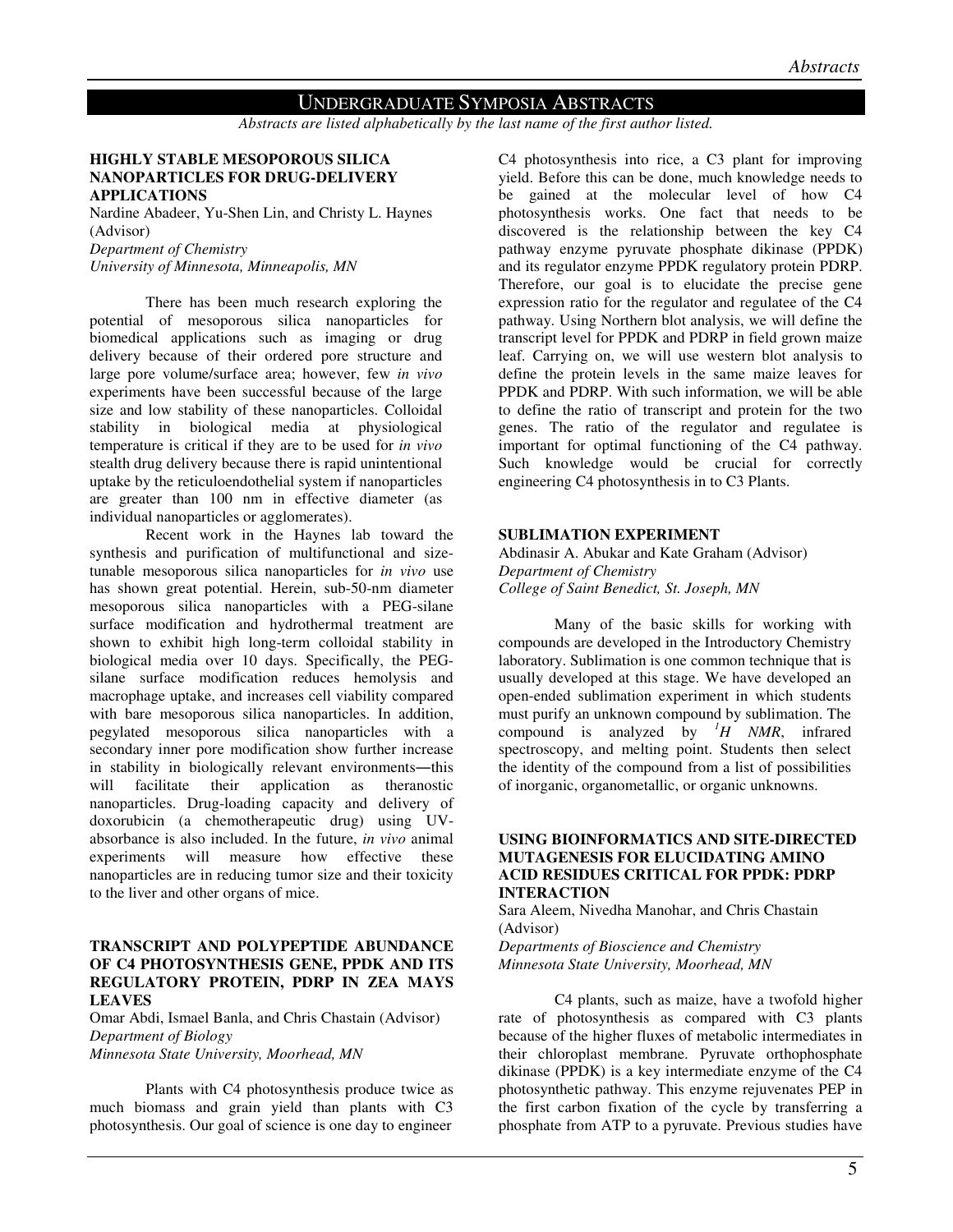shown PPDK to be regulated by the reversible phosphorylation in the central catalytical domain by the PPDK regulatory protein (PDRP).

Using *in silico* analysis, the region surrounding the conserved active site of PPDK from several species was compared and residues of interest were identified. Based on our analysis, point mutations of PPDK were performed *in vivo.* These mutants were analyzed by LDH assay and regulatory protein immuno-based assay for functionality.

# **SELECTIVITY BETWEEN BRIDGE N-H AND BRIDGE C-H IN THE H-BOND MOTIFS OF CRYSTALLINE PHENYLHYDRAZONES**

Shakeyla M. Barber and William H. Ojala (Advisor) *Department of Chemistry* 

*University of St. Thomas, St. Paul, MN* 

We are using single-crystal X-ray diffraction to examine the solid-state molecular packing arrangements of molecules we have designated "bridge-flipped isomers," pairs of molecules that differ only in the orientation of a bridge of atoms connecting two major portions of the molecule. Examples can be found among the benzylideneanilines, where the isomerism is Ar-CH=N-Ar' vs. Ar-N=CH-Ar', and the phenylhydrazones, where the isomerism is Ar-CH=N-NH-Ar' vs. Ar-NH- $N=CH-Ar'$  (Ar = aryl). Those bridge-flipped isomers that assume identical solid-state packing arrangements might be capable of co-crystallization to form new and useful solid materials. A potential obstacle to this isostructuralism in phenylhydrazones is the presence of the strong H-bond donor N-H in the bridge; changing its position in the bridge could be structure-differentiating between bridge-flipped isomers if it engages in solid-state H-bonding. This differentiation might not occur if the Hbond acceptor were to interact with both the bridge N-H and the bridge C-H.

We are examining cyano-substituted phenylhydrazones to determine whether the nitrile group distinguishes between the strong donor N-H and the weak donor C-H. In contrast to certain of our previous structures, the structure we describe here, that of 1 naphthaldehyde-4-cyanophenylhydrazone, shows a definite preference for H-bonding through the N-H group. Although we have not yet obtained crystals of the bridgeflipped isomer, this result suggests that these two isomers ultimately will be found to assume different packing arrangements because of this H-bonding preference.

# **ESCALATION OF METHAMPHETAMINE SELF-ADMINISTRATION IN ADOLESCENT AND ADULT RATS**

Thomas Baron, Justin Anker (Advisor), and Marilyn Carroll (Advisor) *Department of Psychiatry University of Minnesota, Minneapolis, MN* 

Adolescence signifies a critical period for addiction formation as many drug-seeking behaviors manifest during this time. Understanding the fundamental patterns of addiction is an essential step in its prevention.

Here we investigate the effects of age on the escalation of i.v. methamphetamine self-administration by comparing adolescent and adult rats during short (ShA, 2-hr) and long (LgA, 6-hr) access to methamphetamine self-administration. On postnatal days 23 (adolescents) and 90 (adults), rats were implanted with intravenous catheters and trained to lever press for intravenous infusions of methamphetamine (0.5 mg/kg) during 2-hr sessions. Once adolescent and adult rats reached a steady rate of infusions, they were allowed to self-administer methamphetamine during ShA or LgA sessions for 16 additional days. Results indicated no age differences in methamphetamine intake during ShA sessions; however, under LgA sessions, adolescents earned more methamphetamine infusions and escalated drug intake at a significantly faster rate than adult rats. These results demonstrate that adolescents are more vulnerable to the escalation of methamphetamine than adults as well as reinforce the social importance of methamphetamine prevention in children. (Work supported by NIDA grant DA19942-01A2.)

# **PARTITIONING, STOICHIOMETRY, AND DIFFUSION DYNAMICS OF FTY720 (AN IMMUNE MODULATOR) IN TRITON X-100 MICELLES**

Jillian Bartusek<sup>1</sup> and Ahmed A. Heikal  $(Adivisor)^{1,2}$ *1 The Department of Chemistry and Biochemistry, Swenson College of Science and Engineering 2 The Department of Pharmacy Practice and Pharmaceutical Sciences, College of Pharmacy University of Minnesota, Duluth, MN* 

FTY720, a synthetic analog of sphingosine, is an immune suppressor that is the first oral drug to be approved by the U.S. FDA for treatment of multiple sclerosis (under the trade name  $Gilenya^{TM}$ ). In this contribution, we investigate the partitioning of a newly synthesized derivative of FTY720 that is fluorescent (namely, Bodipy-FTY720) in Triton X-100 micelles, with critical micelle concentration of 0.2 mM. At the nanomolar concentration of Bodipy-FTY720, our fluorescence correlation spectroscopy was used to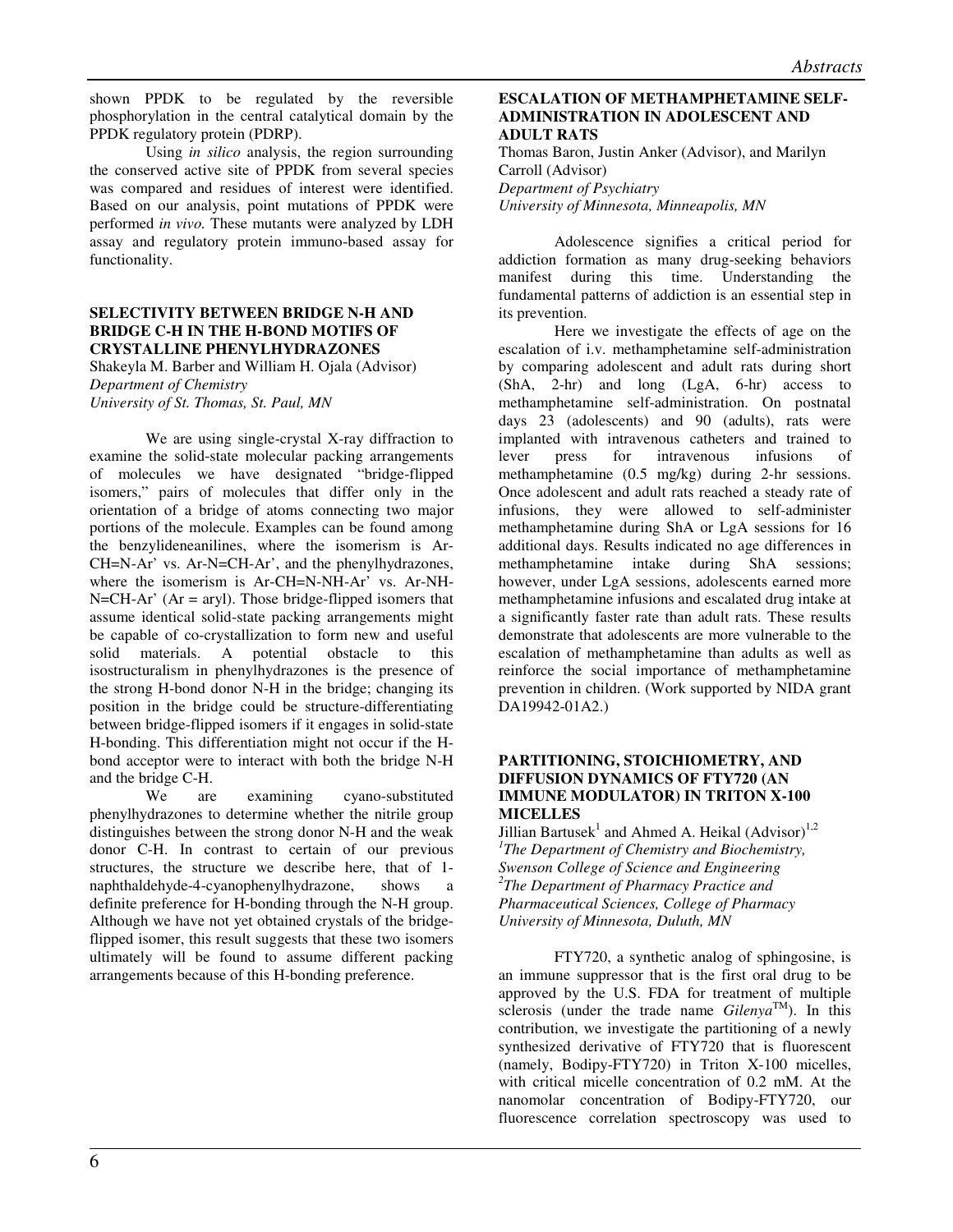estimate the radius of the micelles and the results indicate one molecule per micelle with an estimated micelle radius.

To gain more insights into the micelle-Bodipy-FTY720 interaction, time-resolved anisotropy measurements were carried out and the results suggest a two-step model of a fast-restricted reorientation of Bodipy-FTY720 and a slow overall tumbling motion of the dye-micelle complex. Based on the fast rotational time scale, we conclude that Bodipy-FTY720 is embedded in the hydrophobic core of the micelles. These findings represent a first step toward understanding the mechanism of Bodipy-FTY720 action in living cells as well as its partitioning in biomembranes.

## **METHANE PRODUCTION RATES FROM A FLOODED PRAIRIE**

Allison Beardsley, Sarah Ludwig, and John Schade (Advisor) *Department of Biology St. Olaf College, Northfield, MN* 

 Methane is a greenhouse gas of particular concern because of its warming potential, which is 23X greater than that of carbon dioxide. Wetlands alone account for 20-39% of methane emissions. The methane produced from wetlands is the result of a process called methanogenesis. Methanogenesis is the anaerobic respiration of methanogens that produces methane as a by-product. Methanogenesis is the main biotic source of atmospheric methane.

In this study, we take a closer look at how the process of methanogenesis responds to conditions of drought and flooding. The prairie we investigated had been dry for more than two years, and was then flooded for three weeks prior to sampling. Soil cores were taken from varying depths of water and incubated in ideal conditions with gas samples taken every two, 24, and 48 hours. Our results showed the soils from the deepest part of the wetland, which had been submerged the longest, produced methane at significantly higher rates (average 13.8 mg/l/h) compared with the margin of the wetland and the dry prairie. Our results indicate that dry wetlands and prairies have potential to produce methane even under brief ideal conditions. This suggests the possibility that methanogens have the ability to lie dormant for long periods of time, and take little time comparatively to become active. It is difficult to measure and model flux from wetlands, and consequently most estimates are conservative. Our experiment sheds some light on areas of wetlands such as ours that produce methane only at certain times when flooded.

# **THE EFFECT OF FIBROBLAST GROWTH FACTOR-10 ON SURFACTANT PROTEIN C EXPRESSION IN** *Xenopus laevis* **EMBRYOS** Megan Bell and Dr. Brian Hyatt (Advisor) *Department of Biological Sciences Bethel University, St. Paul, MN*

 Mammalian lung development and branching involves an interaction between the distal lung epithelial tissue and its surrounding mesenchymal tissue. This study focuses on two specific proteins expressed in these tissues: surfactant protein C (SP-C) and fibroblast growth factor-10 (FGF-10). SP-C is a distal lung epithelium specific marker with a functional role of reducing surface tension in the lungs. FGF-10, expressed in the mesenchymal tissue, is essential for the initiation of lung development, serves as a chemoattractant for the distal lung epithelium, and has also been shown to induce SP-C expression in mice. *Xenopus laevis* has proven to be a successful model organism in studying early mammalian lung development due to its development in an extrauterine environment and the conservation of molecular events that govern lung development across species. This study further compares *Xenopus* and mammalian lung development by examining the role of FGF-10 in regulating SP-C expression in the early lung development of *Xenopus*. This was accomplished through a site-specific injection of the mouse FGF-10 gene controlled by a heat shock promoter into *Xenopus* embryos. At developmental stage 43, following the initial events of lung development, *Xenopus* were analyzed for SP-C expression through Quantitative PCR. Results indicated an increase in SP-C expression in FGF-10 injected tissues, although this increase was not statistically significant.

# **INTRODUCING ONLINE LABORATORIES TO BIOCHEMISTRY AND NUTRITION**

Joseph Bockover and Ashley Mahoney (Advisor) *Chemistry Department Bethel University, Saint Paul, MN* 

 Many schools today are offering online courses to supplement existing curriculum in order to adjust to a growing interest in these fields. Bethel University is currently considering introducing an online section to CHE104 (Biochemistry and Nutrition) to accommodate new transfer, off sequence, and previously unsuccessful students taking the course for their nursing major. The challenge offered in this research is how to create online labs which students can complete at a distance, out of the traditional laboratory, and which are specific to the biochemistry being studied. This research reviews a history of distance education and examines the construction and implementation of five "kitchen chemistry" labs studying amylase, lipids, enzymes, DNA, and digestion.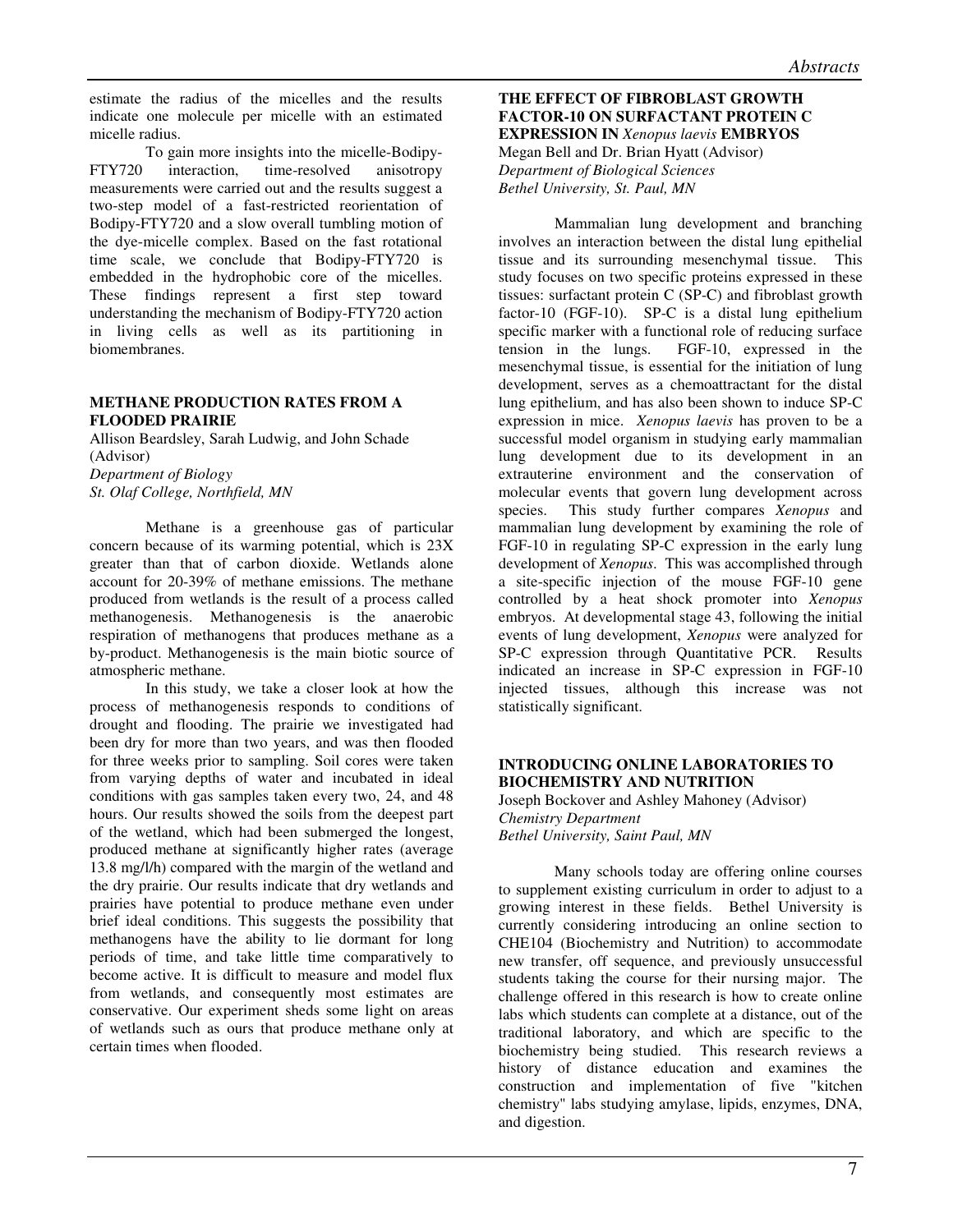## **CLONING AND SEQUENCING A GENE IN THE GLYCOLYTIC PATHWAY OF ARABIDOPSIS THALIANA**

Mildred Bonglack, John Harris, Nadu Lawson Zankli, Roshni Shah, Christian Tischer, and Craig Longtine (Advisor)

*Department of Biology* 

*North Hennepin Community College, Brooklyn Park, MN* 

 An enzyme that mediates a step in glycolysis, glyceraldehyde 3-phosphate dehydrogenase (GAPDH), is present in all organisms. The gene for GAPDH has a conserved nucleotide sequence because it plays an essential role in energy production; however, the gene is known to vary among species. The purpose of our study was to clone and sequence the GAPDH gene in two species of plants. *Arabidopsis thaliana* is an important model organism and the sequence of the GAPDH gene has been published (National Center for Biotechnology Information). Although the GAPDH sequence is known for some species in the genus *Geum*, GAPDH sequence information is unknown for large-leaved avens, *Geum macrophyllum.* After isolating genomic DNA, a two-step nested polymerase chain reaction (PCR) was used to amplify the gene. We successfully amplified the GAPDH gene from genomic DNA of *A. thaliana*. After repeated unsuccessful attempts to amplify the gene in *G. macrophyllum*, we concluded that the universal primers were not sufficiently similar to the target region in the species. The PCR product from *A. thaliana* has been ligated into a pJet1.2 blunted plasmid vector and *E. coli* have been transformed to uptake the plasmid containing the GAPDH gene*.* After growing the bacteria on selective media to identify colonies that incorporated the vector and inserted GAPDH gene, restriction enzyme digest will be used to recover the gene. The gene will be sequenced and bioinformatics will be used to compare our sequence to the published sequence.

# **EFFECT OF STREPTOZOTOCIN ON T-CELL PROLIFERATION AND CYTOKINE SECRETION IN TYPE 1 DIABETES EXPERIMENTAL MOUSE MODEL**

Anh L. Bui, Hwee K. Gong, and Marina Cetkovic-Cvrlje (Advisor) *Department of Biological Sciences St. Cloud State University, St. Cloud, MN* 

Type 1 Diabetes Mellitus (T1D) is an autoimmune disorder that results from destruction of insulin-producing pancreatic beta cells by auto-reactive T-cells. In the experimental mouse model, autoimmune T-cell-dependent T1D can be induced by streptozotocin (STZ) injected in low doses (LDSTZ model). In contrast, one high dose of STZ (HDSTZ model) directly destructs beta cells, inducing toxic T1D. Different subtypes of T-cells secrete different cytokines. It is

believed that IL-2, IFN-γ (secreted by Th1 cells), and IL-17 (secreted by Th1 cells) exhibit diabetogenic effect, in contrast to protective effects of IL-4 and IL-10 (secreted by Th2 and Treg cells).

In this study, we asked whether cytokines, secreted from cells obtained from LDSTZ- and HDSTZtreated mice, would reflect different nature of those two models of T1D. C57BL/6J male mice were injected with either multiple low doses, or a single high dose of STZ. Proliferative capacity of T-cells was evaluated post addition of mitogen Concanavalin A to a culture of splenocytes (Alamar Blue assay). Cytokine analysis was performed using Th1/Th2/Th17 cytokine kit (BD Biosciences). Our preliminary results showed different cytokine profiles of T-cells, obtained from the spleens of LDSTZ- and HDSTZ-treated mice. Decreased IFNgamma, IL-6, IL-2, and IL-17, with increased IL-10, were found during the first 7 days in LDSTZ-, while no changes in cytokine profiles were observed in HDSTZtreated mice. However, increased Th1-, with decreased Th2-/Treg-type cytokines, were not observed in LDSTZ-treated mice. Overall, our data confirmed immune system involvement in LDSTZ, but not HDSTZ model of T1D.

# **EFFECTIVE VISCOSITY OF ACTIVELY SWIMMING ALGAE SUSPENSIONS**

Lucas M. Caretta<sup>1</sup>, Randy H. Ewoldt<sup>2</sup>, Anwar Chengala<sup>3</sup>, and Jian Sheng<sup>4</sup> *<sup>1</sup>Department of Chemical Engineering and Materials Science 2 Institute for Mathematics and its Application <sup>3</sup>Department of Civil Engineering <sup>4</sup>Department of Aerospace and Mechanics* 

*University of Minnesota, Minneapolis, MN* 

As the demand for energy soars, the introduction of algae biofuels as a renewable source of energy is receiving much attention. Suspensions of these actively swimming microorganisms exhibit an effective viscosity that may depend on volume fraction, cell shape, and the nature of locomotion (e.g. "pushers" vs. "pullers").

Here we report experimental measurements of shear viscosity for suspensions of unicellular green algae (*Dunaliella primolecta*, a biflagellated "`puller"). We use a cone-and-plate rheometer to measure the dynamic shear viscosity for both motile and nonmotile suspensions of *D. primolecta* at concentrations ranging from 0.1% to 10% of volume fraction. Viscosity increases with concentration for both cases, but the active suspensions of ``pullers'' have a comparatively higher effective viscosity than passive suspensions. This observation confirms recently proposed theories that predict higher effective viscosity for ``puller'' suspensions compared with non-motile suspensions. Our locomotion study reveals that motile algal cells prefer to align and migrate in the direction of positive shear flow vorticity. It is our belief that such a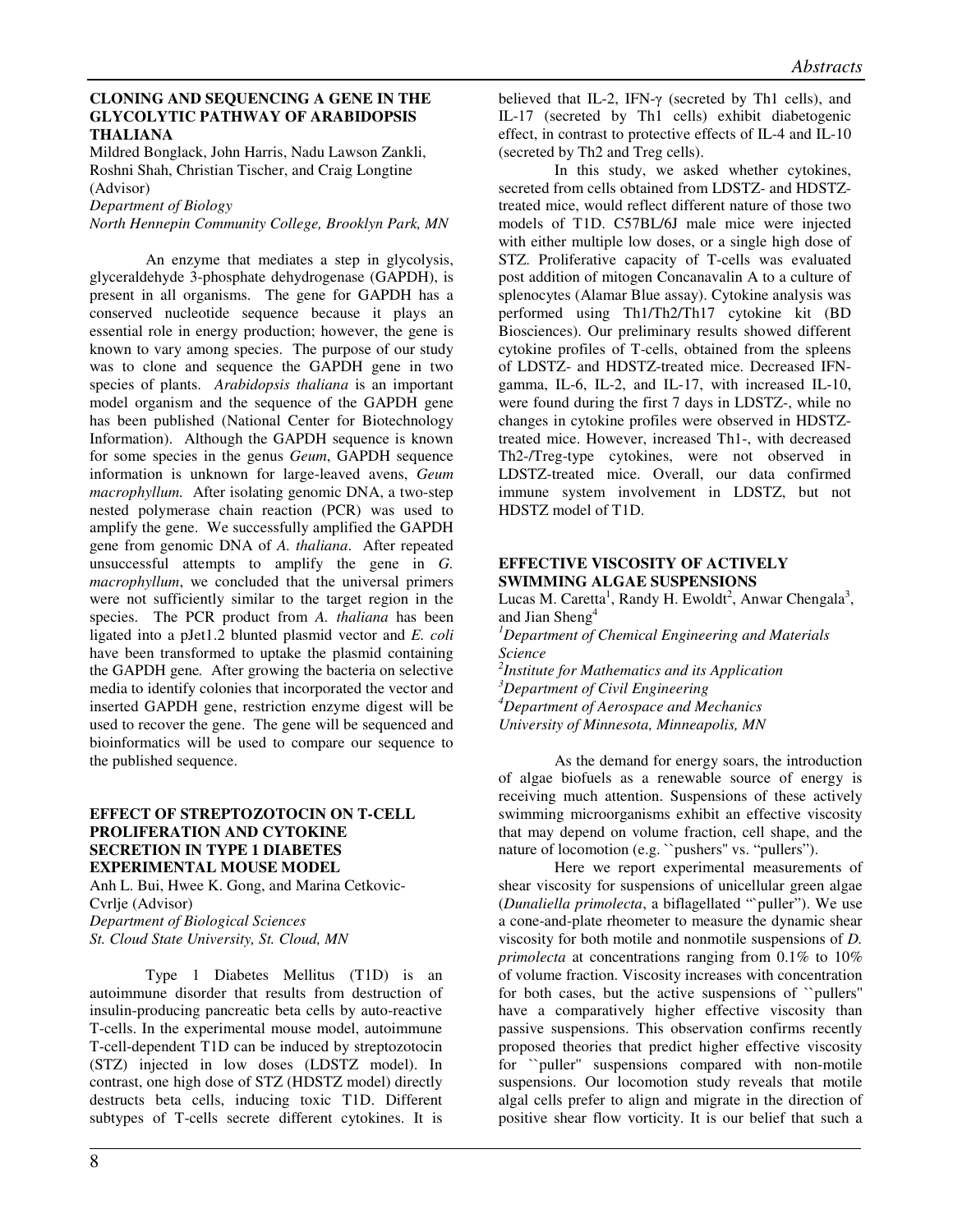shear-induced response of the algal cells impacts the resulting effective shear viscosity.

# **THE EFFECTS OF IRON DEFICIENCY ON THYROID HORMONE-REGULATED BRAIN DEVELOPMENT**

Aliina K. Charging Hawk, Thomas W. Bastian, Jeremy A. Anderson, Michael K. Georgieff, Joseph R. Prohaska, and Grant W. Anderson (Advisor) *Department of Pharmacy Practice and Pharmaceutical Sciences, College of Pharmacy University of Minnesota, Duluth, MN* 

Inadequate dietary intake of micronutrients such as iron (Fe) or iodine during pregnancy and infancy are associated with permanent impairments of brain function. Interestingly, Fe and iodine deficiencies result in similar defects in late brain development including hypomyelination of axons, aberrant hippocampal structure and function, and altered energy metabolism. These similarities suggest a common underlying mechanism associated with these deficiencies contributing to the observed developmental defects. Iodine is required for the production of thyroid hormone, a hormone required for normal mammalian brain development. Interestingly, iron deficiency in adolescents and adults has been associated with altered thyroid hormone status. Therefore, we hypothesized that iron deficiency during the period of late brain development leads to reduced TH levels and that these reductions in TH contribute to the derangements in brain development observed in iron deficient animals. Supporting this hypothesis, we found that Fe deficiency, throughout gestational and early neonatal life, resulted in reduced circulating and brain TH levels in two-weekold rat pups. Additionally, we found that some, but not all, genes regulated by TH in the developing rodent brain are also regulated by Fe deficiency. Interestingly, expression of the TH transporter organic anion transporting polypeptide 1c1 (Oatp1c1) was increased under both FeD and thyroid hormone deficiency, suggesting that increased Oatp1c1-dependent TH transport may help the brain compensate for the reduced circulating TH levels observed in these conditions. These data suggest that altered thyroid hormone levels may contribute to some of the deleterious effects of Fe deficiency on the developing brain.

# **CLONING AND SEQUENCING THE GAPDH GENE OF PHAGMITES AUSTRALIS**

Alex Dahnkuan, Mohamed Gad, Alejandra Justo, Tess Peterson, Robin Tellefson, Marc Victorson, and Craig Longtine (Advisor) *Department of Biology North Hennepin Community College, Brooklyn Park, MN* 

 A plant native to Minnesota, *Phragmites australis*, grows along wetland borders throughout much of the U.S. A non-native Eurasian *P. australis* (haplotype M) has replaced native populations in much of the eastern U.S. and it has been identified in isolated patches in Minnesota (Melchior et al., unpublished data). The objective of our research was to clone and sequence a gene for the enzyme glyceraldehyde-3 phosphate dehydrogenase (GAPDH) in native and non-native *P. australis*, which have not previously been sequenced. Although native and non-native *P. australis* cannot be reliably distinguished visually, microsatellite analysis can be used to identify plants. DNA from microsatelliteidentified plants (Melchior et al.) was used in our study. Using universal primers for the region adjacent to the GAPDH gene, we used polymerase chain reaction (PCR) to amplify the gene and surrounding region along with a plant species known to amplify with the primers, *Arabidopsis thaliana*. Using primers for DNA sequences known to be located within the GAPDH gene, a second round of PCR amplified the portion of the gene that encodes information for the enzyme. The length of the PCR product from native and non-native *P. australis* did not appear to be different (about 1400 base pairs), although larger than we observed in *A. thaliana.* We will next ligate the gene into a plasmid vector for transformation into *E. coli*, isolate colonies that contain the plasmid, and recover the cloned PCR product. The DNA will be submitted to a DNA sequencing facility, and we will use bioinformatics (*Geospiza* software) to annotate the gene and to compare the GAPDH sequence for native and non-native *P. australis*.

# **STREAM NUTRIENT STOICHIOMETRY FOLLOWING LEAF FALL AND FLOODING**

Lisa L. Drewry, Brooke L. Weigel, and John D. Schade (Advisor) *Department of Biology St. Olaf College, Northfield, MN* 

A major flooding event occurred September 23, 2010, in southeastern Minnesota, providing an opportunity to monitor post-flood water chemistry patterns in streams near the St. Olaf campus. Over a four-week period, we monitored stream nutrient concentrations in Spring Brook, a cold-water stream, and Heath Creek, a warm-water stream, measuring PO<sub>4</sub>, NO3, NH4, and dissolved organic carbon (DOC). Because flooding hastened the completion of leaf fall, our study considered the impact of both flooding and allochthonous carbon from leaf fall on stream C, N, and P concentrations. In both streams,  $PO<sub>4</sub>$  decreased over time while  $NO_3$  was relatively stable and  $NH_4$  fairly variable. Interestingly, the streams exhibited strikingly similar N:P patterns, although absolute NO**<sup>3</sup>** concentrations were markedly different. DOC similarly declined over time in both streams, suggesting linkage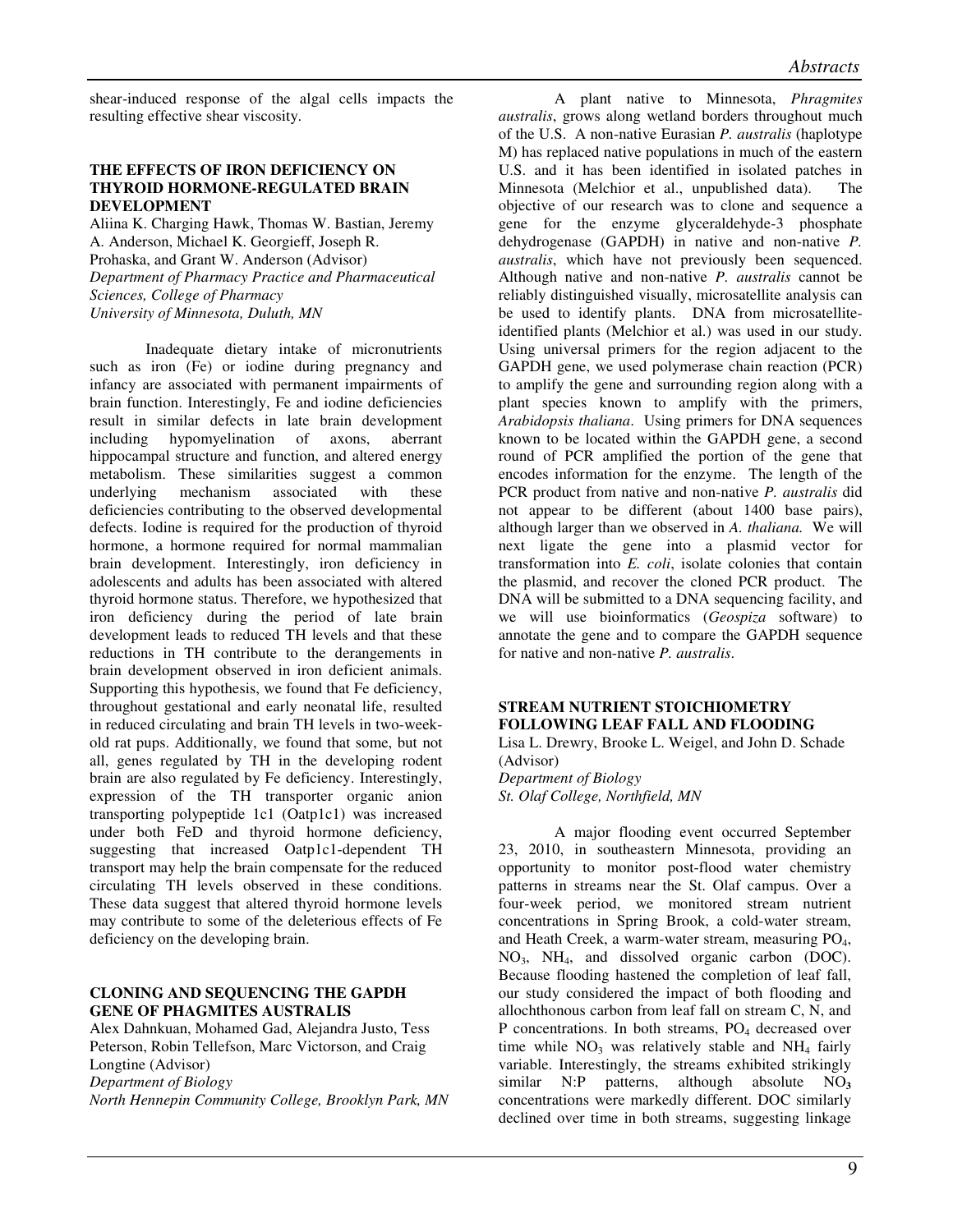between DOC concentration and N and P uptake in these streams. We propose the observed trends in N and P uptake were partially derived from a flushing effect caused by major flooding during the post-leaf fall period.

# **OPTIMIZED SYNTHESIS AND X-RAY CRYSTALLOGRAPHIC STRUCTURE OF BIS[(METHYLTHIO)CARBONYL]DISULFANE**

David Ford, Xiaolu Zheng, Victor G. Young, Jr., and George Barany (Advisor) *Department of Chemistry*

*University of Minnesota, Minneapolis, MN* 

Bis[(methylthio)carbonyl]disulfane,

MeS(C=O)SS(C=O)SMe, was prepared by either of two multi-step routes originally described by Mott and Barany (*J. Chem. Soc. Perkin Trans. I*, **1984**, 2615- 2621), but with additional experimental details elucidated for the present study. The final step was either chlorination of *O*-*tert*-butyl *S*-methyl dithiocarbonate or controlled desulfurization, mediated by triphenylphosphine, of pure bis[(methylthio)carbonyl]tetrasulfane,

 $MeS(C=O)S<sub>4</sub>(C=O)SMe$ . The title compound was obtained for the first time as a crystalline material, and its molecular structure was confirmed by x-ray crystallography.

## **IMPROVED PROCEDURE FOR THE SYNTHESIS OF A FUNCTIONALIZED POLYLACTIDE COPOLYMER**

Grant Frost and Dr. J. Thomas Ippoliti (Advisor) *Department of Chemistry University of St. Thomas, St. Paul, MN* 

 A hydroxyl functionalized polylactide copolymer was successfully synthesized in good yield at both 70:30 and 90:10 ratios of lactide and 3,6-bis(benzyloxymethyl)- 1,4-dioxane-2,5-dione. The chain lengths of the copolymers averaged 40 units in length. Improvements to almost all of the synthetic steps were made that both increased yield and decreased the time for synthesis. All new compounds were characterized by H'NMR, C'NMR, and mass spectrometry.

# **INFLUENCE OF LUNG PHYSIOLOGY DURING POSITIONAL CHANGES AND EXERCISE ON THORACIC IMPEDANCE IN SUBJECTS WITH HEART FAILURE**

Matthew A. Fuglestad, Maile L. Ceridon, Niccole S. Schaible, Doug A. Hettrick, Win K. Shen, and Bruce D. Johnson (Advisor) *Division of Cardiovascular Diseases Mayo Clinic, Rochester, MN* 

 Introduction: Optivol (Medtronic Inc.) intrathoracic impedance software provides preemptive disease status information in heart failure (HF) patients. It remains unclear how pulmonary-capillary blood volume  $(V<sub>C</sub>)$ , lung volume (LVol), and interstitial fluid influence impedance. Hypothesis: 1) positional change and exercise result in increased  $V_C$  and/or lung interstitial fluid changes, 2) impedance tracks fluctuation in these variables. Methods: Twelve HF patients (age=63±8yr, wt=84±17kg, ejection fraction=41±14%) were recruited. Measures were taken at rest (upright/supine), with exercise and recovery. Measurements included: recovery. Measurements included: spirometry, intrathoracic impedance  $(Z_T)$ , diffusing capacity of the lungs for carbon monoxide and nitric oxide ( $D_{\text{LCO}}$ ,  $D_{\text{LNO}}$ ), alveolar-capillary conductance ( $D_{\text{m}}$ index of interstitial fluid), and  $V_C$ . Inspiratory capacity was obtained to provide consistent lung volumes for assessing  $Z_T$ . Results: Positional change from upright to supine resulted in an increase in  $Z_T$  (5±4%, p<0.01), while the change in LVol (RV-TLC) resulted in a  $7\pm2$  ohm swing in  $Z_T$  (0.2 $\pm$ 0.1ohm change/100ml change in LVol). After 30-min supine,  $V_c$  increased 28±39% (p<0.05) while  $D_m/V_C$  and LVol decreased (29±11% and 17±3%, p<0.05). During exercise compared to baseline,  $V_C$ increased 56 $\pm$ 44% (p<0.01),  $D_m/V_c$  decreased 25 $\pm$ 7% ( $p<0.05$ ), and  $Z_T$  did not change. During recovery all measures normalized except  $D_m/V_c$ , which remained decreased from baseline. **Conclusion:** Acute positional changes and fluctuations in LVol significantly influence intrathoracic impedance however key measures of lung fluid minimally impact this measure despite significant fluctuations. *Medtronic, NIH-HL71478, Mayo SURF program.* 

## **SYNTHESIS AND COMPARATIVE X-RAY CRYSTALLOGRAPHY OF XANTHIC ANHYDRIDES AND RELATED POLYSULFANES**  Phillip T. Goldblatt and George Barany (Advisor)

*Department of Chemistry University of Minnesota, Minneapolis, MN* 

Xanthic anhydrides, RO(C=S)S(C=S)OR for R = methyl, ethyl, or isopropyl, have been synthesized in one-pot treatments of corresponding xanthates (2 equiv, generated *in situ*) with ethyl chloroformate (1 equiv). Reaction intermediates were isolated and extensively characterized, allowing for optimization of the title compound syntheses. Alternate routes to ethyl and isopropyl xanthic anhydrides involved desulfurization of corresponding dixanthogens with triphenylphosphine; the same reaction in the methyl series gave only *O*,*S*dimethyl xanthate, which was not the desired product. Attempted desulfurization of dixanthogens by potassium cyanide gave complicated mixtures of unexpected products. Compounds produced in this research were characterized by  ${}^{1}H$  and  ${}^{13}C$  NMR, FT-IR, UV spectroscopy, and elemental analysis. X-ray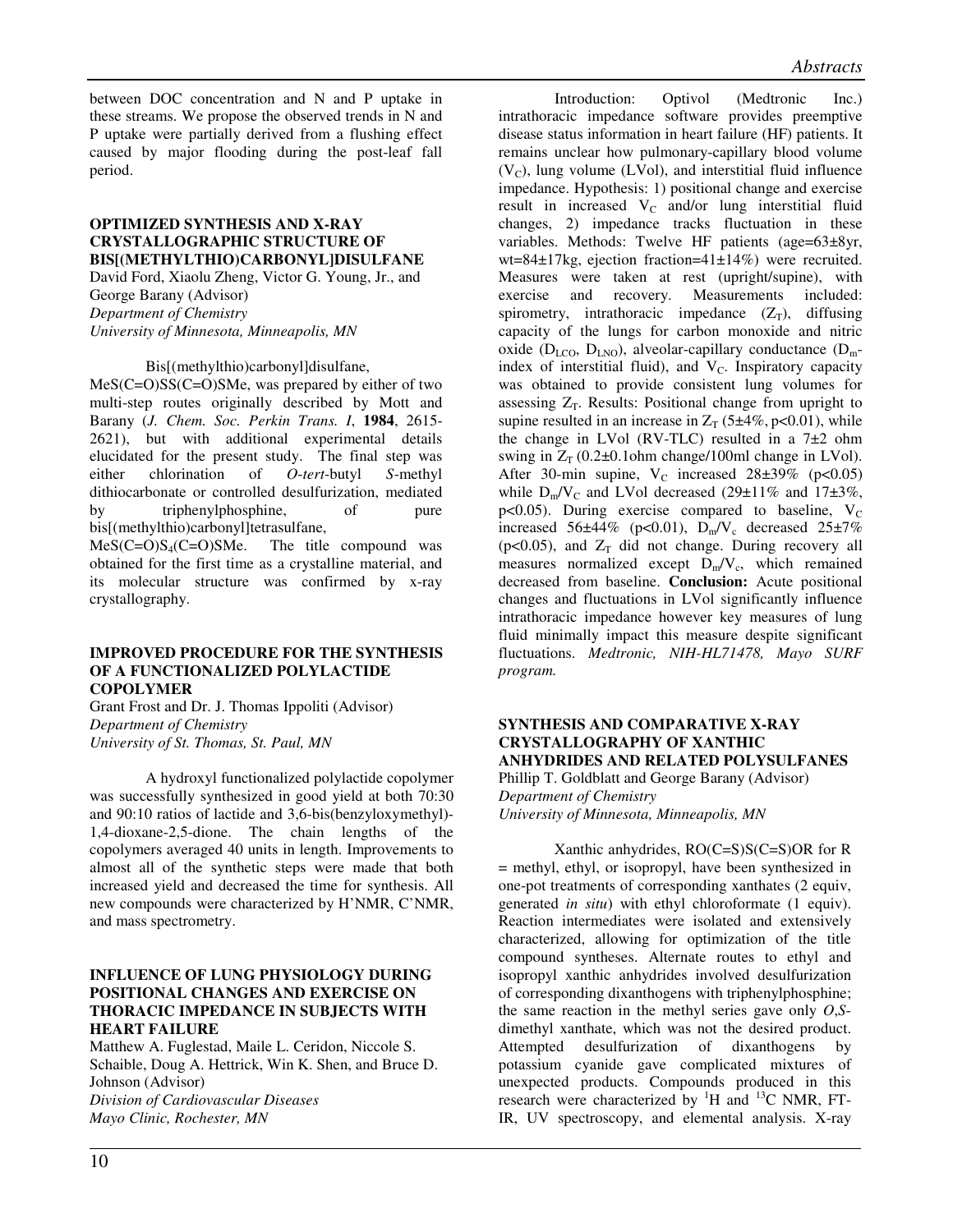crystallographic structures were obtained for the first time for methyl and ethyl xanthic anhydrides, and were compared with the structure of isopropyl xanthic anhydride reported in the literature and independently confirmed here. Furthermore, isopropyl dixanthogen and bis[isopropoxy(thiocarbonyl)]trisulfane were crystallized and solved for the first time, allowing for a definitive comparison of the  $[iPrO(C=S)]_2S_n$  series for *n* = 1, 2, and 3. These compounds are precursors to reagents that have interesting and important applications to the protection of the sulfhydryl group of cysteine for peptide synthesis.

#### **HOW MUCH DO AMERICAN'S WORK? A STUDY OF THE AVERAGE AMERICAN WORKWEEK IN RELATION TO PART-TIME EMPLOYMENT**

Meghan Greene and Dr. Fahima Aziz (Advisor) *Department of Economics Hamline University, St. Paul, MN* 

 The two most common measures of the American workweek are the Current Employment Statistics (CES) and the Current Population Survey (CPS). These sets of data show different hourly averages of the American workweek due to the different types of employees sampled and the survey measures used. This is an empirical study of the average American workweek supported by BLS data to determine why the workweek has decreased according to the CES and stayed relatively stagnate according to the CPS. Findings suggest the average workweek has decreased in the CES because of the labor market shift in preference from full-time to parttime employment. The Bureau of Labor Statistics shows the highest increase in part-time employment is due to economic hardship. The years 2000-2009 show great increases in part-time employment due to the economic difficulty that began with the 2001 recession. This redistribution caused the average workweek to decrease by CES data. Firms are turning to part-time labor to create more flexibility in meeting fluctuations in demand.

The CPS implies this does not necessarily mean Americans are working less, rather working in different types of employment and household activities not captured by the CES. This research focuses on multiple jobholders, unpaid workers, and the self-employed as examples of these different types of employment. The CES workweek is shortened because it is a measure of the average paid hours an establishment reports per employed position. The CPS has stayed relatively stagnate because it is a measure of overall household employment.

#### **SITE-SPECIFIC MUTATION OF RIM8 IN** *Candida albicans*

Chandana Halaharvi, Dr. Jonathan Gomez-Raja, and Dr. Dana A. Davis (Advisor) *Department of Microbiology University of Minnesota, Minneapolis, MN* 

 *Candida albicans* is a commensal organism that causes systemic infections in immunocompromised hosts. To survive in neutral-alkaline environments within the host, *C. albicans* and other fungi use the Rim101/PacC pathway, which is required for pathogenesis. Environmental pH is sensed by the surface receptor Rim21, which transduces the pH signal through a number of downstream pathway members, including Rim8, Rim13, and Rim20, to activate the transcription factor Rim101, which promotes changes in gene expression that lead to adaptation. In other fungi, Rim8 is ubiquinated in response to neutral-alkaline pH in a Rim21-dependent manner. However, we found that in *C. albicans*, Rim8 is phosphorylated, and not found to be ubiquitinated. Rim8 hyperphosphorylation occurs concomitantly with and is necessary for Rim101 activation. We propose that phosphorylation of Rim8 is necessary and sufficient for Rim101 activation. However, sequence analysis of *C. albicans* Rim8 protein revealed the presence of a lysine residue in an analogous position to the lysine that is ubiquinated in *Saccharomyces cerevisiae* Rim8, suggesting that Rim8 ubiquitination can occur in *C. albicans* but has not been detected in our assays. To test this hypothesis, we are generating a site-specific mutation within Rim8 to alter this lysine residue. We predict changing the lysine to a negatively charged arginine residue or a neutral alanine residue will not affect Rim8 function. However, if ubiquitination occurs and is important in *C. albicans*, these mutations will disrupt Rim8 function and prevent adaptation to neutral-alkaline pH.

## **THE EVOLUTION OF LIFE HISTORIES: DIFFERENTIAL SEX DETERMINATION IN THE SCALY PEARL OYSTER** *Pinctada longisquamosa*  Hal Halvorson, Kosaizee Yang, and Eric Cole (Advisor) *Department of Biology*

*St. Olaf College, Northfield, MN* 

 Pearl oysters (Pteriidae: Pinctada) are known to be sequential hermaphrodites, generally switching from male to female over the course of a single life history. Strategies of sequential hermaphroditism arise out of differential fitness benefit for each sexual form. This study describes and compares the sex determination trajectories of five populations of the Scaly Pearl Oyster *Pinctada longisquamosa* from inland ponds on San Salvador Island, Bahamas as well as a marine population from the Florida Keys. The mechanisms of populationlevel sex allocation as well as the plasticity of this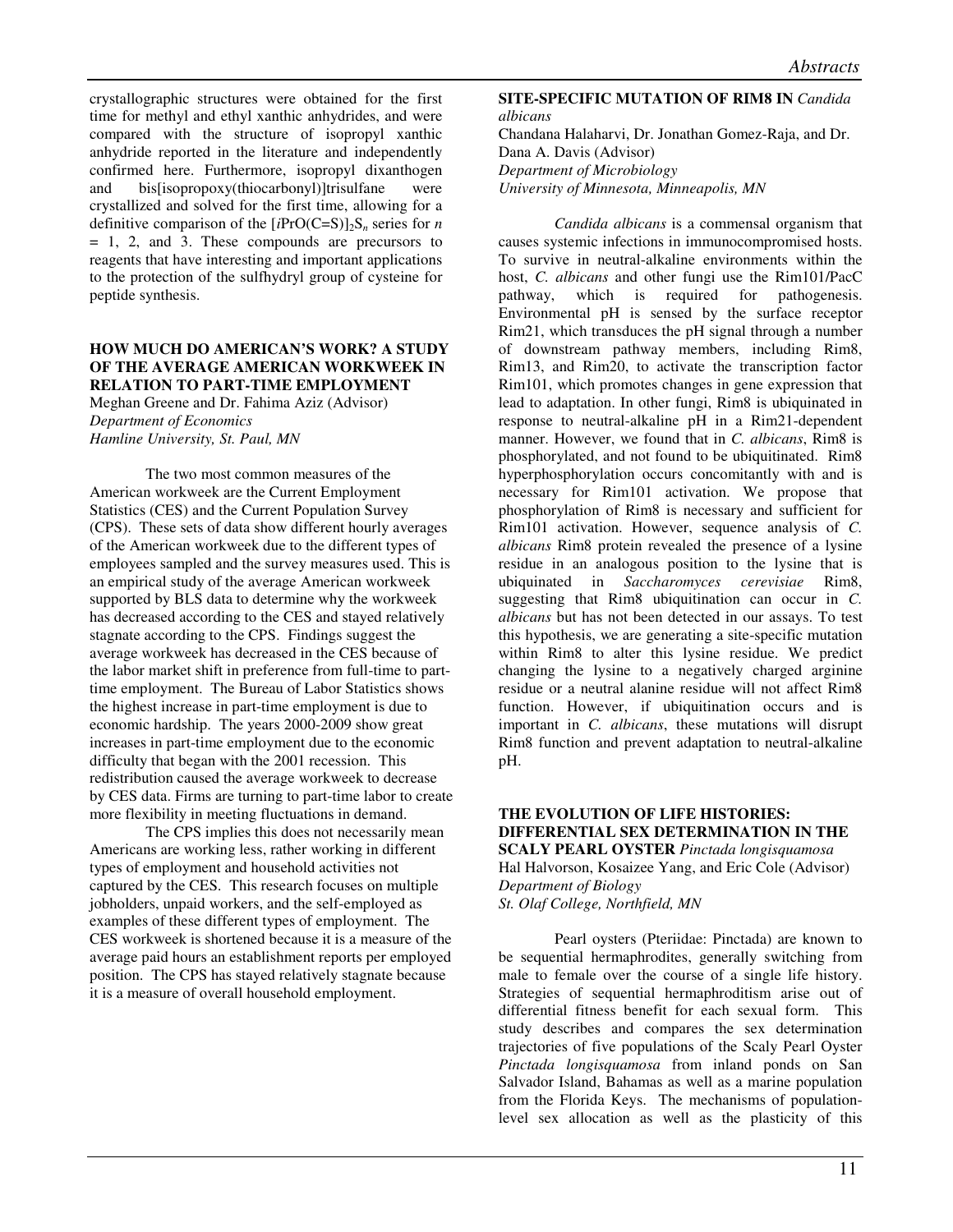mechanism in the species of *Pinctada* are not well understood. Populations of the Scaly Pearl Oysters differed in sexual allocation trajectory. We suggest that hurricane vulnerability as well as salinity variability may be driving the differential evolution of this life history. Sex determination trajectories in a hurricane-vulnerable population before and after a significant hurricane disturbance were found to be similar, supporting a genetic basis for this life history trait. Potential environmental influences on this life history were also investigated, including the role of algal species diet in oyster sex determination. These findings highlight a pattern of differential life history evolution according to localized selection pressures.

## **HEMIN ACTIVATES P-SELECTIN EXPRESSION IN HUMAN UMBILICAL VEIN ENDOTHELIAL CELLS**

Lina A. Hamid, Julia Nguyen, and Carol M. Bruzzone, John D. Belcher, Gregory M. Vercellotti, and Clifford J. Steer (Advisor) *Divisions of Gastroenterology and Hematology, Oncology and Transplantation Department of Medicine* 

*University of Minnesota, Minneapolis, MN* 

Sickle cell disease is a hemolytic disease leading to the release of hemoglobin and free hemin from lysed red blood cells into the plasma compartment. We hypothesized that plasma hemin can promote an inflammatory response leading to vaso-occlusion and tissue ischemia in sickle cell disease. Since P-selectin plays a prominent role in the initiation of an inflammatory response, we examined whether hemin can induce Pselectin expression in endothelial cells. Human umbilical vein endothelial cells (HUVEC) in culture were treated with 10  $\mu$ M Panhematin, a pharmaceutical preparation of hemin, for 2, 5, 10, 15, 30, and 60 minutes and surface Pselectin expression was measured by immunofluorescence microscopy. Expression of P-selectin on the surface of HUVEC was absent after 2 minutes of treatment, but was seen prominently after 5 minutes and appeared to peak after 10 minutes of treatment. P-selectin expression slowly declined after 10 minutes, but could still be seen after 60 minutes. These data suggested hemin can induce an inflammatory response in hemolytic diseases, especially after heme-binding proteins in plasma are depleted as seen in sickle cell disease.

# **A NOVEL GENE THERAPY IN COMBINATION WITH CHEMOTHERAPEUTIC TO TREAT PANCREATIC CANCER**

Joohee Han<sup>1</sup>, Leonard Armstrong<sup>1</sup>, Eric Brown<sup>1</sup>, Kazunori Aoki<sup>2</sup>, Selwyn Vickers<sup>1</sup>, Masato Yamamoto<sup>1</sup>, and Julia Davydova<sup>1</sup> (Advisor) *<sup>1</sup>Department of Surgery University of Minnesota, Minneapolis, MN <sup>2</sup>National Cancer Center Research Institute, Tokyo, Japan.* 

A cure for pancreatic cancer is not possible, yet. For more than 80% of U.S. patients diagnosed with unresectable pancreatic cancer, the average length of survival is less than one year. Even with well-established chemotherapeutic agent 5-Fluorouracil (5-FU) treatment, 95% of the patients will not be alive within five years. In recent clinical studies, interferon- $\alpha$  (IFN) therapy in conjunction with 5-FU has emerged as a promising treatment strategy, but systemic toxicity and an unsustainable level of IFN in tumor sites remain serious challenges. Hence, we designed and cloned a novel adenovirus with replication restricted to Cox2 overexpressing pancreatic cancer cells as a vehicle system to deliver high dosage of IFN to only the pancreatic cancer cells, leaving the normal cells intact.

We hypothesize that adenovirus expressing IFN in combination with 5-FU would significantly enhance selectivity and anti-cancer effect of existing IFN-based regimens while reducing toxicity to healthy tissues. The cytocidal effect of the combination therapy on pancreatic cancer cells were analyzed *in vitro* by MTS assay. Eight days post-infection, the lone treatment of adenovirus expressing IFN, the lone treatment of 5uM of 5-FU, and the combination therapy killed 21%, 10%, and 59% of pancreatic cancer cells, respectively. Remarkably, the adenovirus expressing IFN combined with 5-FU exhibited greater oncolysis than either of the treatments alone. Additional experimentation and assessment of the combination therapy may provide new insights into its efficacy. The combination therapy possesses great potential in improving the long-term survival of pancreatic cancer patients.

# **FACT-CHECKING PRINCIPLES OF ECONOMICS**

Thomas Hegland, Andrew Lithio, Spencer Maynes, and Anthony Becker (Advisor) *Center for Interdisciplinary Research St. Olaf College, Northfield, MN* 

Principles of economics textbooks today often ignore the data and statistics underpinning modern economics. Without the nuance afforded by statistical methods, these textbooks are left presenting misleading and sometimes outright false ideas to students, while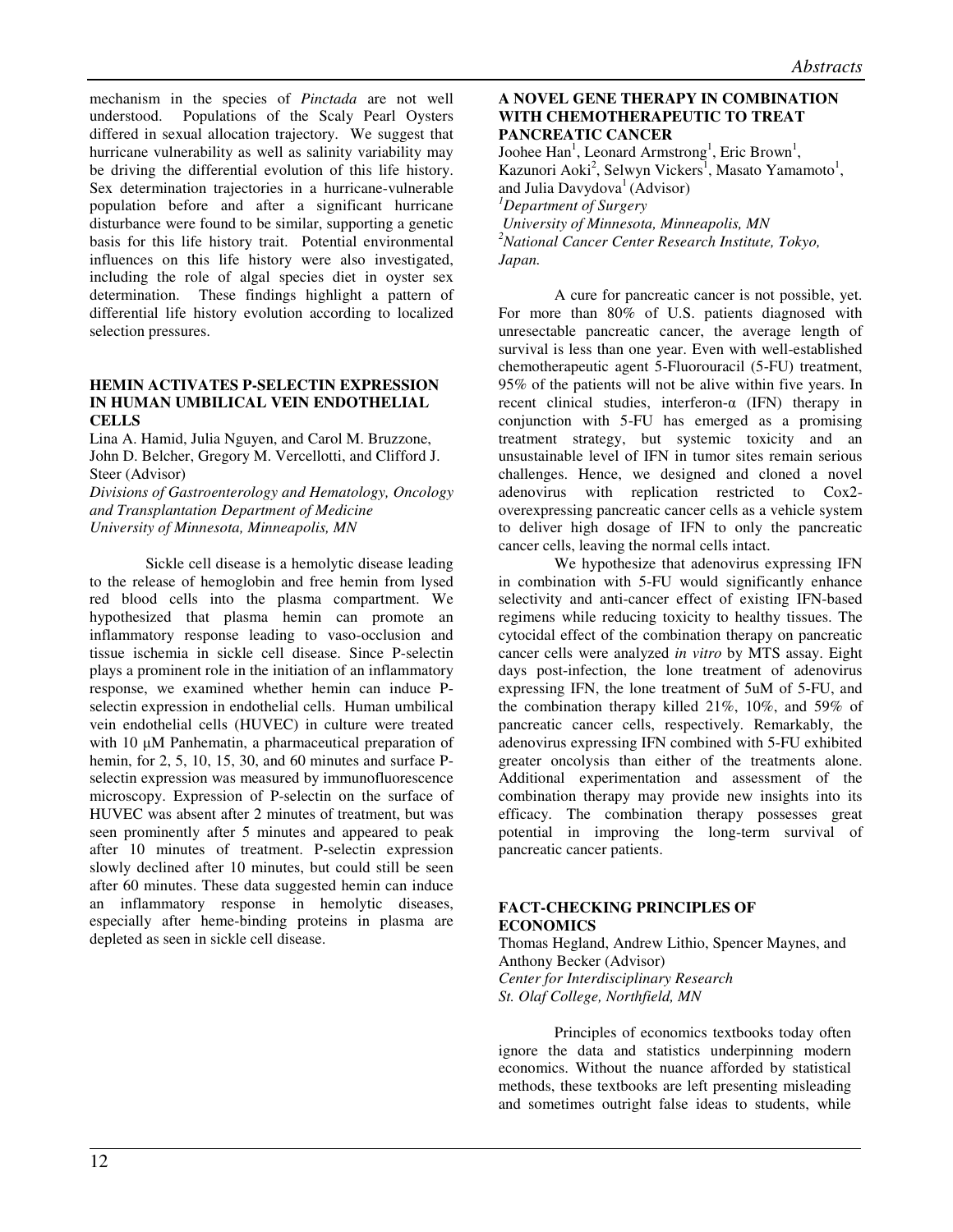also missing teaching opportunities that take advantage of data and statistics-oriented approaches.

This study proposes that where "principleslevel" economic theory fails, economic data and corresponding statistical models can be used effectively to convey the appropriate relationships and interactions. In particular, we examine the Phillips Curve and note that the underlying data and relationship changes over time in a fashion suggestive of the Lucas Critique. We also examine the Quantity Theory of Money's assumption that the velocity of money is stable and find it instead to be indistinguishable from a random walk. Next, we examine Okun's Law and note it as an example of good theory that would be better presented through a statistical lens. Finally, we examine the relationship between changes in the term structure of loans and the onset of recessions, viewing this as an example of a recent economic question that is of use in introducing students to statistical thinking in economics. Overall, we find that data-oriented approaches to teaching principles of economics not only correct the errors introduced by old and oversimplified economic theories, but also provide valuable launching points for introducing students to other important ideas in economics, as well as to the statistical ideas and manner of thinking that are of growing importance to the field.

# **THE EFFECT OF LOWERED ALDOSTERONE ON THE EXPRESSION OF MINERALOCORTICOID RECEPTOR ISOFORMS** α**,** β **AND** γ**.**

Lyndee L. Heidecker and Dr. Theresa Salerno (Advisor) *Department of Chemistry and Geology Minnesota State University, Mankato, MN* 

 Aldosterone is a hormone secreted by the adrenal gland that binds to cytoplasmic mineralocorticoid receptors (MR). The binding of this hormone to its receptor increases the synthesis of the epithelial sodium channel (ENaC) and Na+/K+ATPase proteins, which control the passage of sodium and potassium ions. Mineralocorticoid receptors exist in three isoform structures called alpha, beta, and gamma. Lowering of aldosterone levels can affect blood pressure and hypertension. The objective of this research was to develop three qPCR (quantitative polymerase chain) methods to measure the expression of the three MR isoforms in rat kidneys. The second objective was to test whether lowered aldosterone levels changed the expression of these MR isoforms in the kidneys of treated rats or their male offspring. Total RNA was isolated and reverse transcription was used to make the copy DNAs. Software was used to design TaqMan primers and probes over exon junctions with unique sequences for each isoform, It was found that that the expression of the alpha isoform may be slightly lower in normotensive rat kidneys and in the offspring of spontaneously hypertensive rat kidneys of mothers who had been treated

to lower aldosterone levels. This trend is also seen in the kidney samples of SHR male rats. More samples need to be run to verify this trend and to establish significance. The MR B assay was not efficient enough to pursue expression analyses.

## **TREE GROWTH, MORTALITY, AND REPRODUCTION IN A 20-YEAR-OLD MAPLE-BASSWOOD FOREST RESTORATION**

Christina R. Herron-Sweet<sup>1</sup>, Jonathan J. Henn<sup>1</sup>, Amy E. Kendig<sup>2</sup>, Tyler K. Refsland<sup>1</sup>, and Kathleen L. Shea<sup>1</sup> (Advisor)

*<sup>1</sup>Departments of Biology and Environmental Studies St. Olaf College, Northfield, MN 2Department of Biology Georgia Institute of Technology, Atlanta, GA* 

Much of the maple-basswood forest type, endemic to south-central Minnesota USA, has been fragmented and degraded because of recent human activity such as logging, agriculture, and development.

Data on growth and survival patterns have been collected on more than 1,000 trees in a maple-basswood forest restoration project started in 1990 on former agricultural fields at St. Olaf College, Northfield, Minnesota. As the trees have matured over 20 years, tree sizes have diverged and each tree species has had differential success. Data collected in 2010 showed red oak and American basswood had the largest mean diameter while ironwood and sugar maple had the smallest. Overall mortality was 33.66%, but varied greatly between species from 0 to 60 percent with species such as sugar maple having very high mortality (55%) while American basswood had low mortality (18%). Soil characteristics such as % organic matter, % moisture, and PO4-P content were significantly lower in the restored forest areas than in a nearby mature forest, but have been increasing over time. Implications for management included data showing that (1) tree tube protectors have no long-term benefits for growth and (2) planting grass decreased seedling recruitment.

In conclusion, restored forest soil characteristics have been changing to become more similar to a nearby mature forest, and we expect that this pattern will continue in the future. In areas where the canopy has closed over, the forest is approaching a mature maplebasswood forest.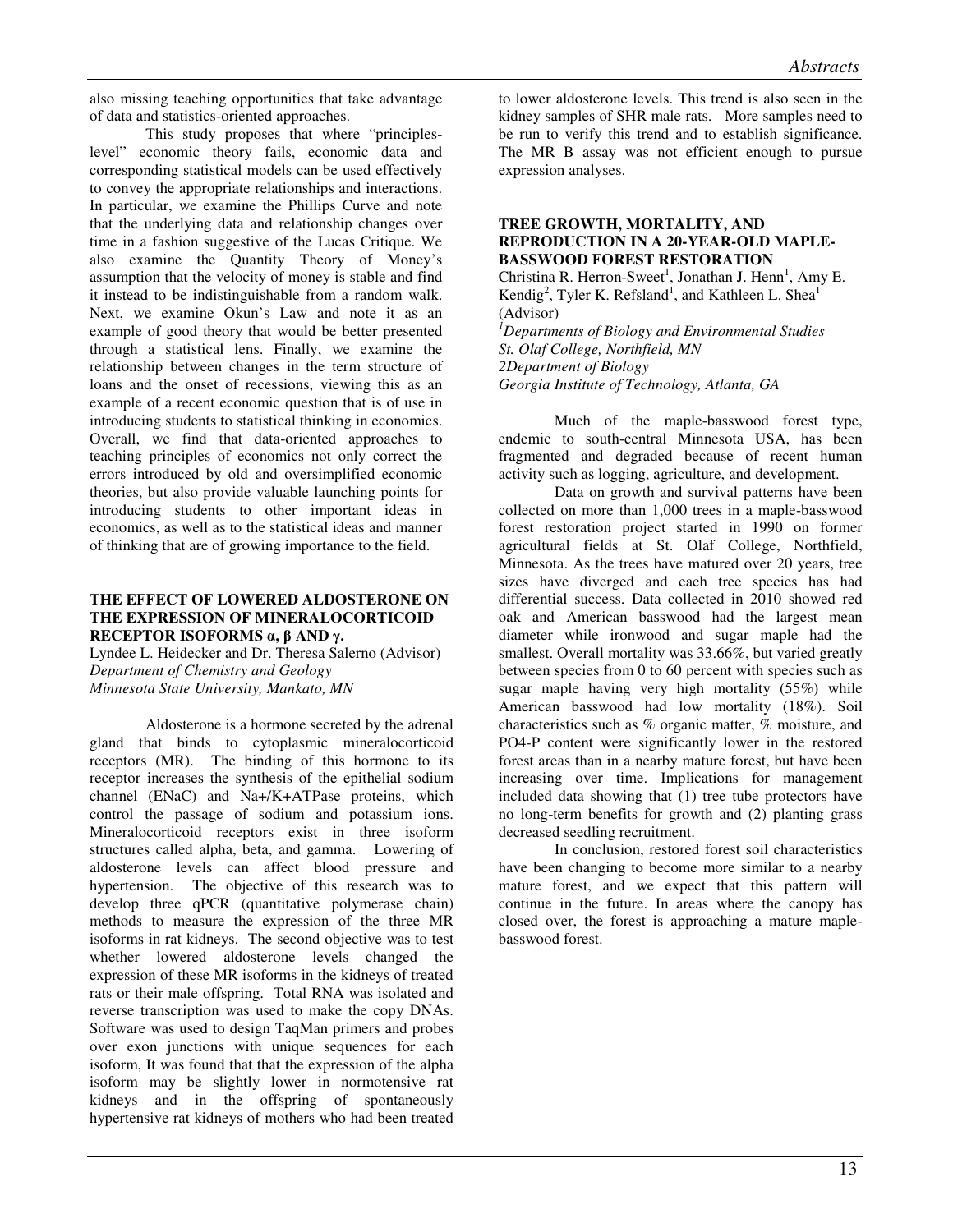# **CULTURING OF** *malassezia furfur*, **A LIPOPHILIC YEAST**

Korey Houska, Kristy Lashbaugh, Ben Kuhlmann, See Vang, and Dr. Paul Gieser (Advisor) *Department of Biology North Hennepin Community College, Brooklyn Park, MN*

*Malassezia furfur* is a lipophilic fungus (yeast), commonly found as part of the skin microbiota, and implicated in skin disease and opportunistic systemic infection in neonatal and immunocompromised populations. An essential nutrient requirement for a lipid source complicates growing conditions of *M. furfur* for *in vitro* experimentation and analysis: serial dilutions methods for susceptibility testing and turbidimetric measurements for evaluating growth curve parameters require that the organism be in liquid suspension culture. We surveyed culture conditions for the growth of *M. furfur* on a variety of solid and liquid media modified with olive oil as a lipid source and sodium dodecyl sulfate (SDS) as an emulsifying agent. When grown in modified liquid media, *M. furfur* grows as globular aggregate at the top of stationary culture tubes. We evaluated agitation methods to obtain *M. furfur* in more uniform suspensions.

This research presents the results of our attempts to grow *M. furfur* on solid media on plates and suspended in liquid media. Results indicate that *M. furfur* will grow on many different substrates of either format provided they contain a lipid source. Static liquid cultures produced poorly dispersed aggregates of the organism. Successful growth of *M. furfur* in more uniform suspension was achieved by continuous stirring closed cultures of modified media incubated at 35°C. Successful uniformly dispersed growth in liquid suspension facilitates growth curve studies and testing the susceptibility of *M. furfur* to antifungal chemotherapeutics *in vitro*.

# **DISORDER IN THE CO-CRYSTALLIZATION OF 4,5-DICHLOROPHTHALIC ANHYDRIDE WITH 5,6-DICHLOROBENZOFURAZAN OXIDE**

Amy E. Howard and William H. Ojala (Advisor) *Department of Chemistry University of St. Thomas, St. Paul, MN* 

The term "isostere" has been applied classically to pairs of molecules such as benzene and thiophene, those possessing a general molecular size-and-shape similarity. In contrast, we have designated as "strict isosteres" those chemically different molecules possessing a close atom-for-atom correspondence with regard to both van der Waals radii and atomic connectivity. Examples include the organic azides, cyanates, and isocyanates. Certain other molecules qualify as strict isosteres only because disorder in their crystal structures lends them closely similar space-filling requirements in the solid state. We have designated these

pairs or groups of molecules as "crystallographic surrogates.'

Both strict isosteres and crystallographic surrogates should show extensive mutual solid-state solubility. We are examining those that undergo a solidstate phase transition upon heating or cooling with the goal of modifying or even controlling the phase-transition behavior of one strict isostere or crystallographic surrogate by co-crystallizing it with varied proportions of the other. Using single-crystal X-ray diffraction, we are currently examining the disordered molecular packing arrangement of a crystal containing the crystallographic surrogates 5,6-dichlorobenzofurazan oxide (known to undergo solid-state phase transitions) and 4,5 dichlorophthalic anhydride, and we describe the crystallographic results here. The cell constants and "molecular" geometry obtained are consistent with the formation of a solid solution of the two crystallographic surrogates. Solid solutions such as this will serve as the basis for subsequent phase transition studies.

# **HPLC ANALYSIS OF CATECHOL FOR NITROBENZENE DIOXYGENASE REACTION SYSTEM**

Benjamin J. Jacobi and Matthew Neibergall (Advisor) *Department of Chemistry Bethel University, St. Paul, MN* 

 The bacterial strain *Comamonas* sp. JS765 expresses the nitrobenzene dioxygenase system (NBDOS), an enzyme system that catalyzes the oxidation of nitrobenzene to catechol. In order to develop a purification method for this enzyme system, an effective assay must be developed to determine protein purity. Since catechol is a product of the oxidation reaction, a catechol assay can be used with the NBDOS. The use of an HPLC assay for catechol provides the high resolution necessary to detect low concentrations of catechol in a mixture, so an HPLC catechol assay can be used with the NBDOS. Any HPLC assay for catechol must account for the instability of catechol which arises from its rapid oxidation to *p*benzoquinone.

The HPLC assay used in this research was adapted from a similar assay used in a green tea system. In the green tea HPLC assay, ascorbic acid was added to catechol standards to preserve their stability. In this research, the addition of ascorbic acid to catechol standards allows one to generate a catechol standard curve. This standard curve can then be used to determine the concentration of catechol in NBDOS solutions.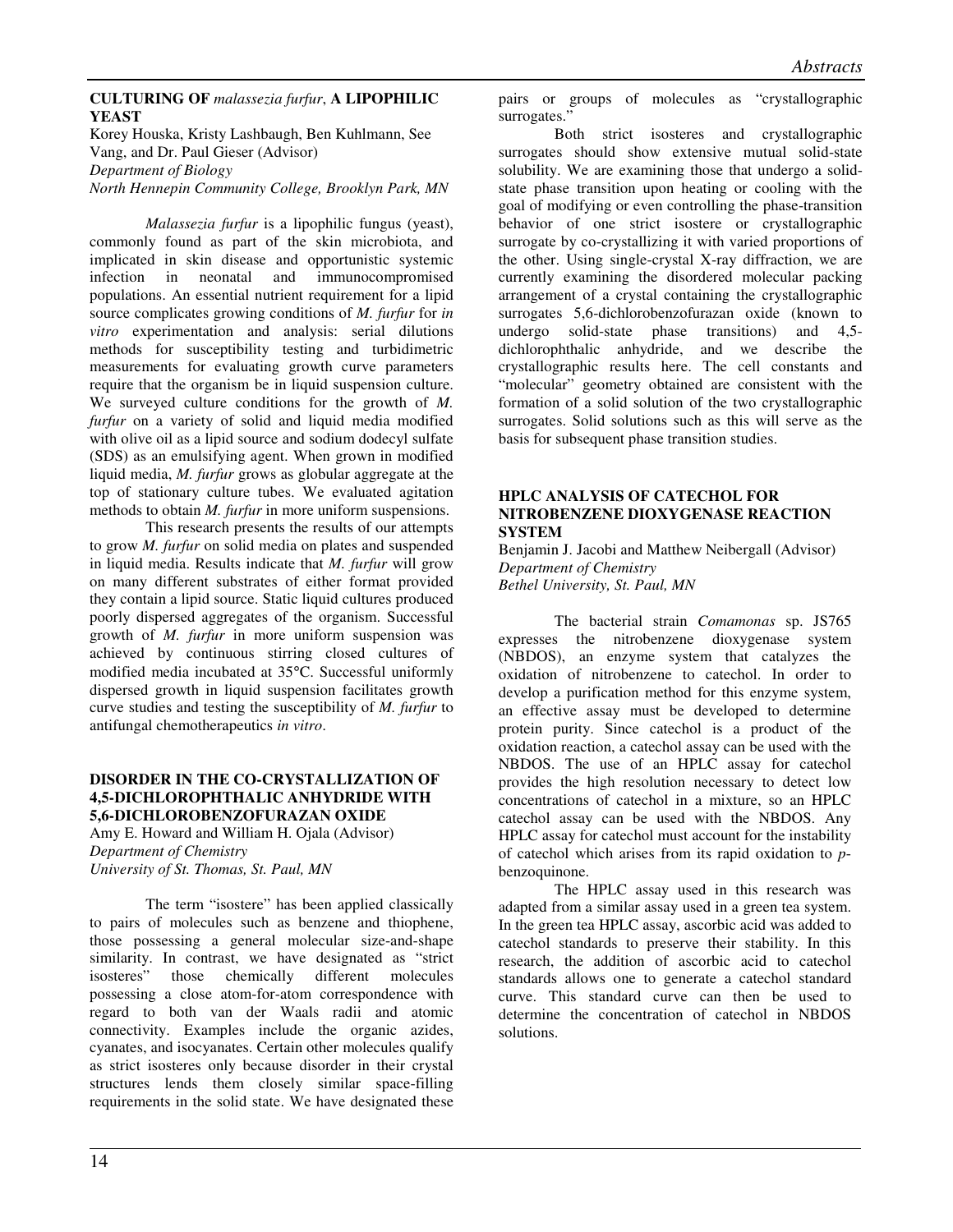#### **IDENTIFYING PROTEINS WHOSE LOCALIZATION TO LIPID DROPLETS IS ALTERED BY THE EXPRESSION OF PERILIPIN 2**

Shahid N. Jaffer, Greta M. Bauer, Benjamin P. Binder, and Laura L. Listenberger (Advisor) *Departments of Biology and Chemistry St. Olaf College, Northfield, MN* 

Lipid droplets (LDs) function as intracellular lipid storage compartments in all eukaryotic cells, and yet very little is known about their synthesis and breakdown. By exploring the interactions of different proteins that localize to the lipid droplet surface, we aim to understand the mechanisms that govern these dynamic cellular structures. Perilipin 2 (also known as adipocyte differentiation-related protein) localizes to the surface of LDs and is important in LD formation and maintenance. To further understand the function of perilipin 2, we isolated LDs from perilipin 2-expressing and non-expressing HEK 293 cells and used polyacrylamide gel electrophoresis and Coomassie stain to visualize lipid droplet-associated proteins. Previous work from our laboratory has shown that perilipin 2 prevents the lipid droplet localization of a small number of other proteins, including perilipin 3 and adipose triglyceride lipase. In our recent experiments, we have isolated lipid droplets from large numbers of perilipin 2 expressing and non-expressing cells in order to further explore perilipin 2-dependent differences in the lipid droplet-association of other proteins. Proteins that target to lipid droplets only in the absence of perilipin 2 will be identified by mass spectrometry. These experiments will help us learn more about perilipin 2 and its role in the regulation of lipid storage in cells. This in turn may help us to better understand human diseases such as diabetes and obesity in which this process is misregulated.

#### **LOCOMOTOR RESPONSE TO METHAMPHETAMINE IN RATS SELECTIVELY BRED FOR HIGH AND LOW SACCHARIN INTAKE**

Seth Johnson, Nathan Holtz, and Marilyn Carroll (Advisor) *Department of Psychiatry* 

*University of Minnesota, Minneapolis, MN* 

Previous research has shown that rats selectively bred for high-saccharin (HiS) intake show a drug-prone profile compared with rats bred for lowsaccharin (LoS) intake (Carroll et al. 2003). For instance, previous data suggest that HiS rats display an increase in locomotor response following repeated cocaine injections.

In the present study, locomotor response following methamphetamine (METH) administration

was observed in HiS and LoS male rats. Rats received either a METH or Saline injection and were placed on a locomotor activity monitor for 60-minute sessions during a 5-day period. Rats were re-tested 2 weeks later to determine if repeated METH administration induced locomotor sensitization, or an increase in locomotor responding. Results indicated that the LoS METHtreated rats showed a slight trend toward METHinduced sensitization when comparing the first two sessions with the final session 2 weeks later. The METH-treated HiS rats showed consistently higher METH-induced locomotor activity compared with LoS METH-treated rats; however, they showed no increase in activity from the first two sessions to the last session 2 weeks later. Thus, lack of sensitization in the HiS rats may have resulted from ceiling effects. The differences from the previous study that found sensitization with cocaine in HiS (vs. LoS) female rats could be attributed to the different drugs used, sex differences, or different procedures. While additional research is necessary, these results support the HiS and LoS phenotypes as strong animal models for drug-seeking and resisting in human population, and underscore the influence of genes on individual differences in drug-seeking behavior.

This research was supported by NIDA/NIH<br>R01 DA024196. DA003240. and K05 grants R01 DA024196, DA003240, DA015267, and the Undergraduate Research Opportunity Program of the University of Minnesota.

#### **OPTIMIZATION OF AZOBENZENE MOLECULAR SWITCH IN ORGANIC SYNTHESIS**

Bee Kian Ong and Wayland E. Noland (Advisor) *Department of Chemistry University of Minnesota, Minneapolis, MN* 

Photosensitive azobenzene molecules are potential molecular switches for a nanoscale optoelectronic device because of their properties that are based on fast, light-driven processes<sup> $I$ </sup>. An azobenzene derivative, 6,6'-difluoro-2,2'-dinitroazobenzene, is obtained in high yield (almost double) compared with other halogenated derivatives<sup>2</sup>. Also, the fluorines on 6,6'-difluoro-2,2'-dinitroazobenzene can be easily displaced, thus allowing nucleophilic displacement to produce other derivatives**.** Optimizing the synthesis of 6,6'-difluoro-2,2'-dinitroazobenzene from 2-fluoro-6 nitroaniline by studying the effects of several reaction conditions, including heat, solvent, and concentration of oxidizing agent, will eventually and potentially lead to a route that produces the highest yield.

(1) Zhang, C.; Du, M.-H.; Cheng, H.-P.; Zhang, X.-G.; Roitberg, A. E.; Krause, J. L. *Phys. Rev. Lett.* **2004**, *92*, 158301-158304.

(2) Erdman, P. J. *M.S. Thesis*, University of Minnesota, Minneapolis, MN, **2006**, 37-50.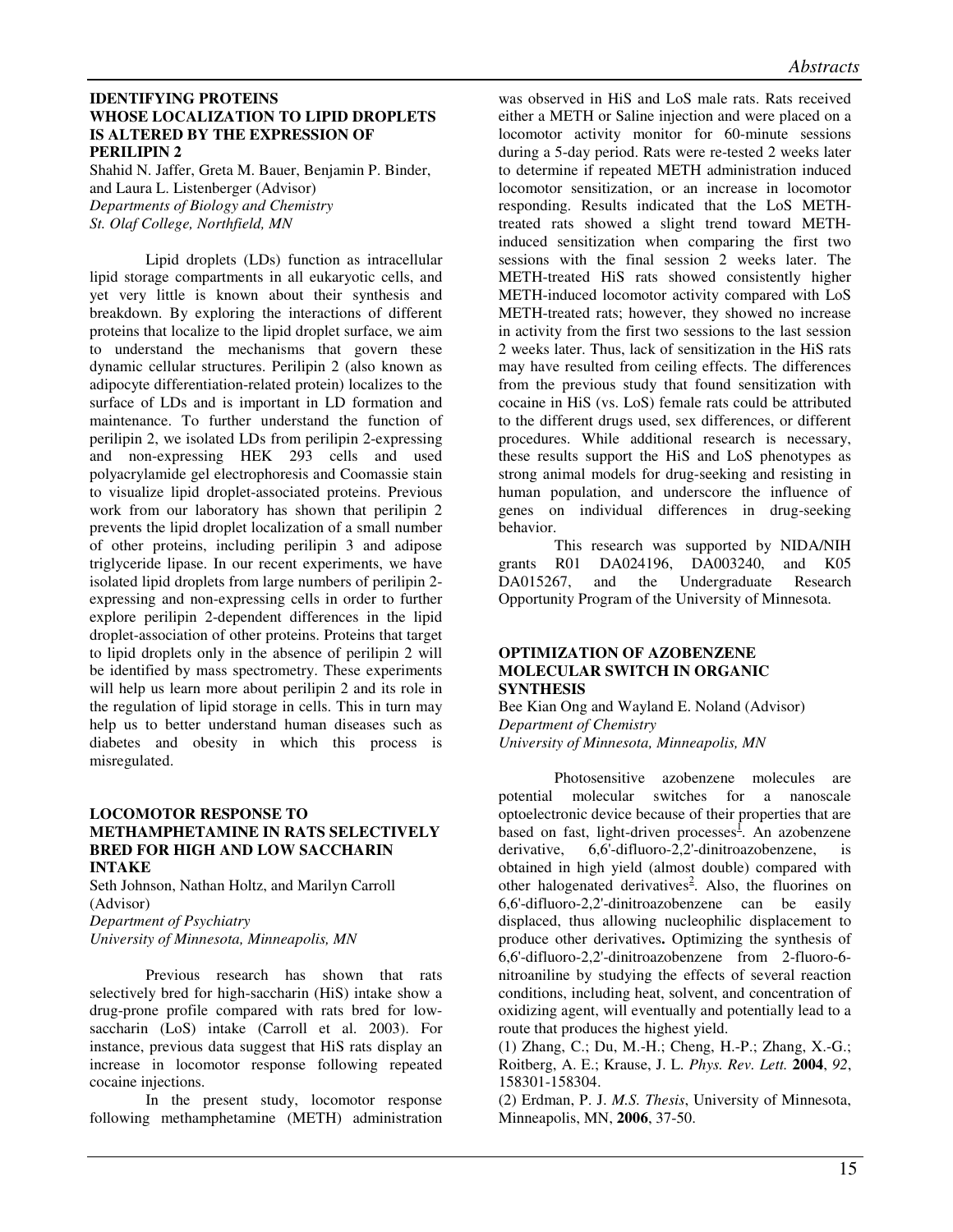# **SYNTHESIS OF AN ANTIVIRAL COMPOUND**

Luke Kassekert and J.T. Ippoliti (Advisor) *Department of Chemistry University of St. Thomas, St. Paul, MN* 

 As new viruses continue to mutate, multiply, and threaten the well-being of humanity, new antivirals must be explored and synthesized. Presently, sesquiterpene coumarin ethers are believed to be potential candidates for future antivirals. Progress towards the synthesis of a naturally occurring sesquiterpene coumarin has been made utilizing a unique method for reducing an ester to an alcohol in the presence of an epoxide. This compound is found in the roots of the Ferula assa-foetida plant and its synthesis has never been reported. Extracts containing this compound have been found to be active against influenza A (H1N1) and various human cancer cell lines.

# **A COMPREHENSIVE STUDY OF THE GENERAL PARAMETERS FOR G-WIRE SELF-ASSEMBLY**

Mikhail Klimstra and Dr. Thomas C. Marsh (Advisor) *Department of Chemistry University of St. Thomas, St Paul, MN* 

 Guanine rich sequences of chromosomal DNA and G-rich oligonucleotides (GROs) demonstrate the capacity to form higher-ordered structures through guanine self-recognition. The fundamental motif that organizes and stabilizes these supramolecular GRO assemblies is a tetrad of guanine nucleosides, dubbed a Gquartet, which interact through Hoogsteen hydrogen bonding. G-quadruplexes (G-DNA) are a higher-ordered continuation of guanine organization that comprises of vertically stacked G-quartets. This GRO formation is additionally stabilized with nucleoside base stacking; however, a crucial feature of G-DNA structures is the coordination of metal cations  $(K^+, Na^+$  and  $Sr^{2+})$  or small molecular cations  $(NH_4^+)$  that reside within the central pocket between stacked G-quartets. A cation's ability to strengthen G-DNA is correlated with ionic radius and follows the trend:  $K^+$ ,  $Sr^{2+} > Ca^{2+} > NH_4^+ > Na^+$ ,  $>> Li^+ >$  $Mg^{2+}$ . Finally, the presence of counter ions  $(Mg^{2+}, Tris^{+})$ has been shown to create more favorable self-assembly environments due to passivation of the negative charge along the phosphate backbone of DNA. Although the non-covalent forces between cations and individual guanine monomers are relatively weak, the collection of electronic interactions within the entire supramolecular complex has an additive effect, resulting in a highly stable structure.

 When utilizing GROs for self-assembly, a supramolecular polymer of continuous parallel G-rich sequences can form. These polymers are coined G-wires. The central goal for this project was to make a broad impact in the field of nucleic acid research by developing general guidelines necessary for successful G-DNA selfassembly. Several different sequences of GROs were

utilized under varying conditions: temperature, concentration of coordinating cations and presence of a counter ion  $(Mg<sup>2+</sup>)$ . Such a complete, systematic study of GRO sequences with regards to counter ions and coordinating cations has not been undertaken. Analysis of self-assembly reactions with polyacrylamide gel electrophoresis (PAGE) indicated the effectiveness of the coordinating cations for supporting G-DNA structures. The quantification of G-wire formation was performed by measuring and comparatively analyzing the fluorescence of distinct regions on the gel which correspond to a specific degree of higher ordered structure. Our results indicate that good G-wire formation is influenced by thymine units and the number of guanine units within the sequence, the positioning of said nucleosides, the incubation temperature, and the strength of utilized coordinating cations, with strontium being the most successful.

# **THE EFFECTS OF EDGE HABITAT ON A CHRISTMAS TREE FARM ON THE NEST ABUNDANCE AND SUCCESS OF NORTHERN TEMPERATE BIRDS**

Brittney Larson and Dr. Jeff Port (Advisor) *Department of Biological Sciences Bethel University, St. Paul, MN* 

 Edge effects and ecological traps among nesting songbirds have been widely studied but little attention has been paid to these phenomena in agricultural settings. Agricultural plots are quasi-natural but often lack diversity compared to natural habitat. This study was done using data from three monitored Christmas tree farms in Forest Lake and Hugo, Minnesota and one Christmas tree farm near Somerset, Wisconsin. My primary research objectives were to survey use of Christmas tree plots by nesting songbirds, determine whether distance from the edge of the tree plot had an effect on the nest abundance and nest success, document nest success on Christmas tree farms, and compare this data to previous studies done in natural forests. Among the songbirds surveyed, a logarithmic relationship between the distance from the edge and the nest abundance was found  $(R^2=0.83)$  suggesting songbirds preferred to nest near the edge of the plot. Nest success was related to distance from the edge to a lesser extent in a linear regression ( $R^2$ =0.30). While these two test results do not provide enough evidence that the edges of Christmas tree plots act as an ecological trap, they do indicate that nest abundance was affected by the distance to the edge of the plots. This study also provides evidence for the role of Christmas tree farms as usable habitat for some nesting songbirds. The most common species nesting in the plots were Chipping Sparrows (*Spizella passerina*), American Robins (*Turdus migratorius*), and Song Sparrows (*Melospiza melodia*) which had Mayfield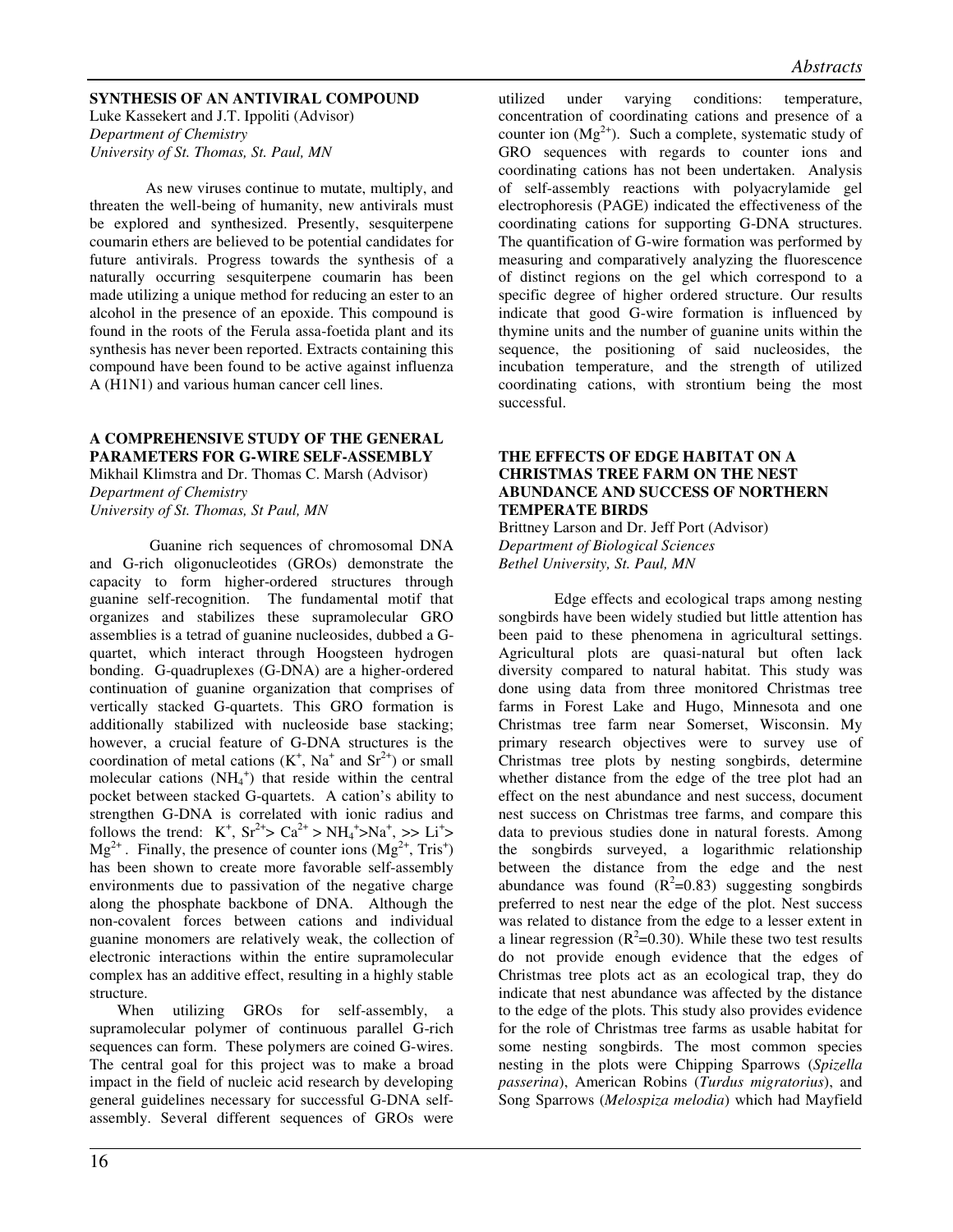nest success estimates of 0.65, 0.20, and 0.40 respectively.

# **EFFECT OF ELECTROPOLISHING ON SURFACE CHEMISTRY AND MORPHOLOGY OF NITINOL**

Sara Larson and Kenneth Rohly (Advisor) *Department of Chemistry Bethel University, St. Paul, MN* 

Nitinol, an innovative equiatomic alloy of nickel and titanium, is currently used in medical implantation devices. This study explored the correlation between electropolishing of Nitinol in a perchloric acid-acetic acid electrolyte and changes in surface morphology of the alloy, as well as some of the mechanistic dynamics of chloride corrosion at the metal-solution interface. The dependence of electropolishing efficacy on the applied voltage and the time was determined by measurement of the mass loss of the wire. The mass loss varies linearly with applied Coulombs, with a loss of linearity after a threshold is reached. To explore this threshold, 60V (3.316A) were applied to the wire for 90s, and spectrophotometry was then used to analyze electrolyte composition. The surfaces after both of these treatments were imaged to determine the effect of each on the surface morphology. It was determined that surface morphology varies with depth of wire in the electrolyte solution. Surface roughness of samples was also examined by profilometry.

#### **DEVELOPMENT OF AN IN VITRO SUSCEPTIBILITY TEST FOR THE LIPOPHILIC YEAST** *malassezia furfur*

Kristy Lashbaugh, Korey Houska, Ben Kuhlman, See Vang, and Dr. Paul Gieser (Advisor) *Department of Biology North Hennepin Community College, Brooklyn Park, MN*

*Malassezia furfur*, a lipophilic yeast common as a member of skin microbiota, is implicated in skin disease and opportunistic systemic infection in neonatal and immunocompromised populations. Current treatment therapy of fungal skin infections includes topical administration of antifungal drugs. Acetic acid and boric acid are often used as carriers for antifungal drugs. We investigated the *in vitro* susceptibility of *M. furfur*, cultured in a modified broth, to various concentrations of acetic acid and for a time course of exposure to a standard (2.5%) concentration to determine what the antifungal properties were for the carrier, in developing a model in vitro susceptibility assay. *M. furfur* was grown in suspension culture in modified liquid media to different growth states and assayed for susceptibility. Kill curves were determined using qualitative and quantitative plating methods (serial dilutions, and spread plating for direct cell counts) to measure the effective dose

(concentration) and time of exposure for acetic acid.

This work presents the results of our analyses on the susceptibility of *M. furfur* to acetic acid at various concentrations and length of exposure, and demonstrates an *in vitro* model that may be adapted for use to evaluate other chemical and pharmacological agents for therapeutic effect on *M. furfur.* 

# **GROWTH CURVE ANALYSIS AND**

**STANDARDIZATION OF** *malassezia furfur*  Kristy Lashbaugh, Korey Houska, Ben Kuhlman, See Vang, and Dr. Paul Gieser (Advisor) *Department of Biology North Hennepin Community College, Brooklyn Park, MN* 

The lipophilic yeast *Malassezia furfur* is a common member of microbial skin communities, and is implicated in skin disease and opportunistic systemic infection in neonatal and immunocompromised populations. Methods for measuring culture turbidity, performing serial dilutions, and examining susceptibility testing *in vitro* require *M. furfur* be grown in suspension culture which is complicated by the need for a lipid source as an essential nutrient requirement in culture media. Culturing conditions using liquid growth media modified to contain olive oil as a lipid substrate, and SDS as an emulsifying agent were used with stir plate agitation to achieve uniform suspension culture to measure growth curve parameters.

This research presents the results of our growth curve analysis of *M. furfur* whereby turbidity measurements (optical density, OD) of absorbance at 630 nm were taken for samples growing in suspension culture at regular intervals in a time course study and correlated with direct cell count determinations using serial dilutions and spread plating methods on modified solid media. Results indicate that *M. furfur* grows remarkably quickly in suspension culture with continuous agitation at 35°C. Our goal is to test cell populations from various stages of the growth curve for susceptibility to potential antifungal chemotherapeutics *in vitro*.

# **PHOTODECOMPOSITION OF THE ANTIDEPRESSANT SEROQUEL (QUETIAPINE HEMIFUMARATE) IN SURFACE WATER**

Zach Lauer and Dr. Michael Ross (Advisor) *Department of Chemistry College of St. Benedict and St. John's University, St. Joseph, MN* 

 Recent studies have shown the presence of human personal care products in streams and rivers which receive water effluent from wastewater treatment plants. There is a growing concern that human personal care products are not broken down completely and removed by current wastewater treatment methods, and have negative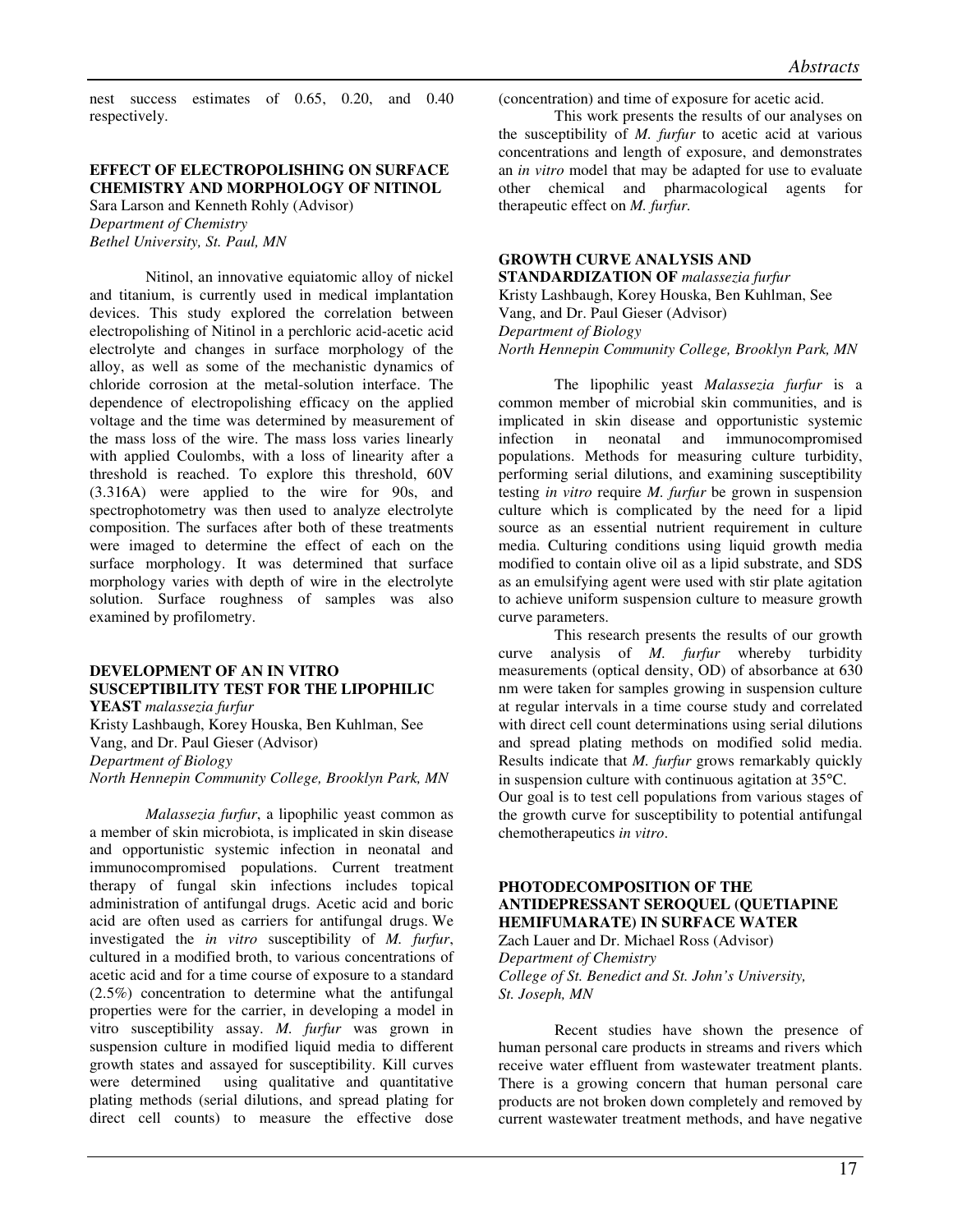effects on wildlife. Antidepressants are one class of human personal care product which have been identified in waterways receiving treated wastewater effluent. Antidepressants have become an increasingly more common prescription utilized by the American population. This study investigates one of these antidepressants, quetiapine hemifumarate. This project seeks to determine the breakdown rate of this antidepressant by direct and indirect photolysis processes in surface waters. This decomposition process serves as a natural means of eliminating antidepressants and other personal care products from natural waterways thereby limiting their effects on wildlife populations.

# **ROOM-TEMPERATURE STORAGE OF HUMAN SERUM BY ISOTHERMAL VITRIFICATION**

Rebekah R. Less and Alptekin Aksan (Advisor) *Department of Biomedical Engineering University of Minnesota, Minneapolis, MN* 

Biorepositories and biobanks are libraries where biospecimens, including human serum and plasma, are collected from patients and stored to be used for proteomic and genomic analysis, especially in cancer research. Currently, there are hundreds of biobanks across the nation containing millions of biospecimens. All these biospecimens are stored in freezers at -20, -40, -80 ˚C, or in liquid nitrogen for years. These freezers are both expensive to purchase and maintain and also impose freezing stresses on the biospecimens, potentially damaging them. Studies have shown that certain biomarker proteins are severely damaged by frozen state storage.

To decrease both cost of storage and freezing stresses, research is currently being conducted to use isothermal vitrification in the storage of human serum at room temperature. When serum is vitrified, biochemical reactions can be stopped, the specimen ceases to degrade, and macromolecules become stabilized without exposure to extreme stresses induced by frozen-state storage. Data collected from serum using Fourier Transform Infrared Spectroscopy have shown the vitrified state can be reached at  $-16^{\circ}$ C  $\pm 6.7^{\circ}$ C when 0.4 M trehalose is added and the sample is dried for one week at  $2\% \pm 3\%$  relative humidity. When serum containing 0.4 M trehalose is dried for one month, under the same conditions, it has been shown to reach the vitrified state at  $4.2^{\circ}$ C  $\pm$  .7°C. This allows serum to be stored in a standard refrigerator (4˚C) rather than a storage freezer, greatly reducing the cost and stresses of frozen state storage.

# **IMMUNOPHENOTYPING OF T-CELLS IN TYPE 1 DIABETIC JAK3-DEFICIENT MICE**

Kelsey Lesteberg, Alan Voegele, and Marina Cetkovic-Cvrlje (Advisor) *Department of Biological Sciences St. Cloud State University, St. Cloud, MN* 

Type 1 Diabetes (T1D) is an autoimmune disorder which leads to the destruction of the insulinproducing beta-cells in the pancreas by immune cells known as T-cells. There are three main types of Tcells—T-helper (Th), T-cytotoxic (Tc), and Tregulatory cells (Treg)—which are important in the development of T1D. They can be distinguished by their specific cell-surface markers.

The aim of this study was to quantify the T-cell populations involved in immunopathogenesis of chemically [streptozotocin (STZ)] induced autoimmune T1D in C57BL6/J mice which lack expression of the protein Janus Tyrosine Kinase (JAK3). JAK3 plays an important role in the cell signaling of T-cells. When JAK3 is absent, the function of T-cells is severely impaired.

To induce T1D, mice were injected with 40 mg/kg of STZ. The subpopulations of T-cells involved in the T1D development were quantified by flow cytometry using fluorochrome-conjugated antibodies specific for certain cell surface markers (immunophenotyping). It was hypothesized that JAK3 deficient mice that exhibit attenuated development of STZ-induced T1D would have decreased numbers of pathogenic and increased numbers of protective T-cells compared with wild-type mice which express JAK3. The results showed an increase in overall (CD3+), effector (CD4+CD62L+), and Treg (CD4+PD1+) Tcells in JAK3-deficient mice. Interestingly, JAK3 deficient mice did not express common CD4/CD25/FoxP3 markers, typical for Tregs. STZ treatment decreased the CD3+, CD4+ (Th) and CD8+ (Tc) T-cells, while not affecting CD4+CD62L+ and CD4+PD1+ T-cells. Overall, these data suggest that protection against STZ-induced T1D in JAK3-deficient mice can be attributed to unchanged number of Tregs.

## **COMBINATORIAL LIBRARY SCREENING FOR POSSIBLE INHIBITORS TO THE ENZYME LOW MOLECULAR WEIGHT PROTEIN TYROSYL PHOSPHATASE (LMW-PTP)**

Nathan Louwagie, Henry V. Jakubowski, and Edward McIntee (Advisor)

*Department of Chemistry*

*College of St. Benedict and St. John's University, St. Joseph, MN*

It has been shown that Low Molecular Weight Protein Tyrosine Phosphatase (LMW-PTP) human isoform II has increased expression in certain types of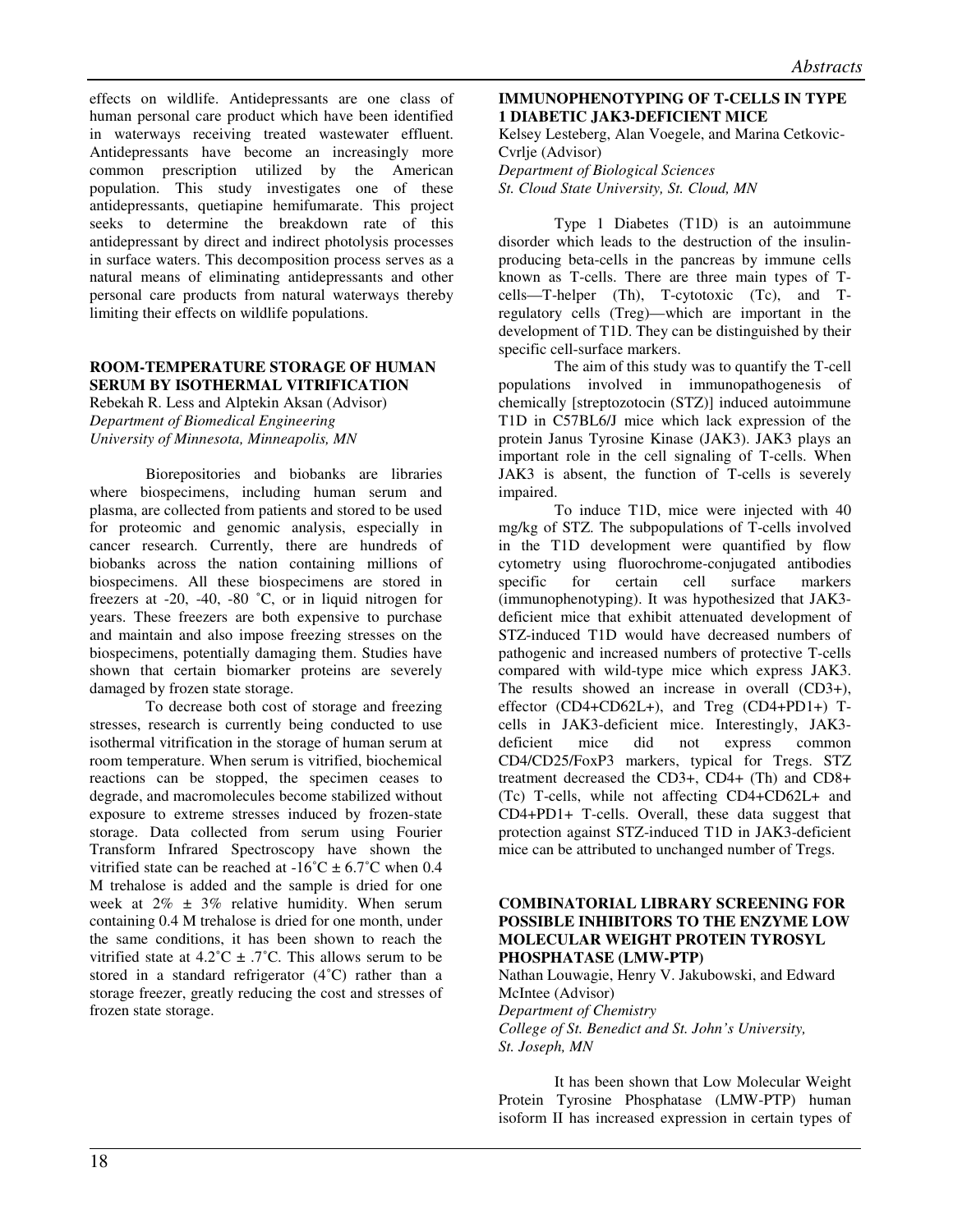cancerous cells. Moreover, it has also been shown that increased expression of LMW-PTP can be predictive of more aggressive or invasive cancers.

Our project has been centered on discovering a specific inhibitor for LMW-PTP using analogs of Pyridoxal 5' Phosphate (PLP), a known inhibitor. While PLP is a successful inhibitor, it is not specific to LMW-PTP human isoform II. A combinatorial library of PLP analogs was created using Maestro (Schrodinger, LLC) at the Minnesota Supercomputing Institute. This library was created by linking all the primary amines sold by Sigma-Aldrich to the aldehyde on PLP, creating an amide linker. The modeling was done at a pH 5.5 +/- 2 (the pH at which in-*vitro* biochemical testing is done), and the entire library was docked using High Throughput Visual Screening (HTVS). The 19 compounds which displayed the highest docking scores were then docked to PTP using Standard Precision Docking in both LMW-PTP human isoform I and II, and compared with PLP. Some of these compounds displayed some specificity and good binding affinity. These results were analyzed to determine which intermolecular forces were involved in docking, and which compounds appear to specifically inhibit the Human Isoform II. The predicted compounds will be synthesized and tested using an in-*vitro* screening assay.

# **PREPARATION OF 1,3,2- OXAZAPHOSPHOLIDINE-2-OXIDE DERIVATIVES AS MODELS FOR THE DEVELOPMENT OF NOVEL CHIRAL AUXILIARIES**

Steven Lundberg and Todd Swanson (Advisor) *Department of Chemistry Gustavus Adolphus College, St. Peter, MN* 

The objective of this research is to prepare novel phosphorus-based chiral auxiliaries for use in asymmetric synthesis. Model 1,3,2-oxazaphospholidine-2-oxide derivatives, patterned after the well-known oxazolidinone and oxazolidinethione auxiliaries of Evans and Crimmins, were prepared from simple reagents. Phosphorus oxychloride was reacted with diethylamine followed by ethanolamine to produce 2 diethylamino-1,3,2-oxazaphospholidine-2-oxide as one of the derivatives. Methylphosphonic dichloride, prepared from phosphorus hexachloride and dimethyl methylphosphonate, was reacted with ethanolamine to prepare the 2-methyl derivative.

This model synthetic pathway could potentially be used to make phosphorus-based chiral auxiliaries that may have complementary utility to the widely applied auxiliaries of Evans and Crimmins.

# **NUTRIENT AVAILABILITY AND SOIL PROCESSES ALONG TOPOGRAPHICAL GRADIENTS IN A RESTORED PRAIRIE**

Laurel M. Lynch, Ellen E. Daugherty, Samuel T. Dunn, Katie M. Halvorson, Karl E. Lapo, Kateri R. Salk, Stephanie Schmidt (Advisor), and John Schade (Advisor) *Department of Biology St. Olaf College, Northfield, MN* 

Ecosystems are dynamic and respond to environmental changes. Ecosystem gradients influence biogeochemical cycling and microbial stoichiometry, and may also link terrestrial and aquatic systems. Our objective in this project was to characterize resource availability and microbial biomass along transects spanning topographic gradients connecting upland prairies to low-lying wetlands.

We measured labile C, extractable N and P, and microbial C, N, and P in soil samples collected along two topographic gradients in a restored prairie in central Minnesota. Each transect consisted of two to three upland prairie sites and five wetland sites arrayed across a moisture gradient from transitional marginal zones to permanent wetland. We found little spatial variation in nutrient availability within transects, but clear differences in nutrient availability between the two transects. Soil analyses revealed higher labile P and lower microbial N:P ratios in the western transect compared with the eastern transect. The presence of Nfixing legumes (*Petalostemum purpureum*) along the eastern topographical gradient may have released the eastern transect from N-limitation (N:P>7).

In October labile nutrient pools and microbial stoichiometric ratios in the wetlands reflected the prairies, indicating an ecosystem linkage, possibly because of the downhill flow of nutrients. In November the eastern and western transects were still significantly different, but nutrient availability decreased in the prairies and increased in the wetlands, and microbial N:P increased in the prairie and decreased in the wetland. Our results indicate that resource availability is driven by environmental gradients and exhibits seasonal change.

## **ELECTRON-RICH BIPYRIDINE COMPLEXES OF RUTHENIUM FOR DYE-SENSITIZED SOLAR CELLS**

Ian Ma, Ryan Hue, and Wayne Gladfelter (Advisor) *Department of Chemistry University of Minnesota, Minneapolis, MN*

 The syntheses of new ruthenium-based dyes for use in dye-sensitized solar cell applications will be presented. Nucleophilic aromatic substitution of 4,4' dichloro-2,2'-bipyridine with piperidine, morpholine, and pyrolidine placed strong electron-releasing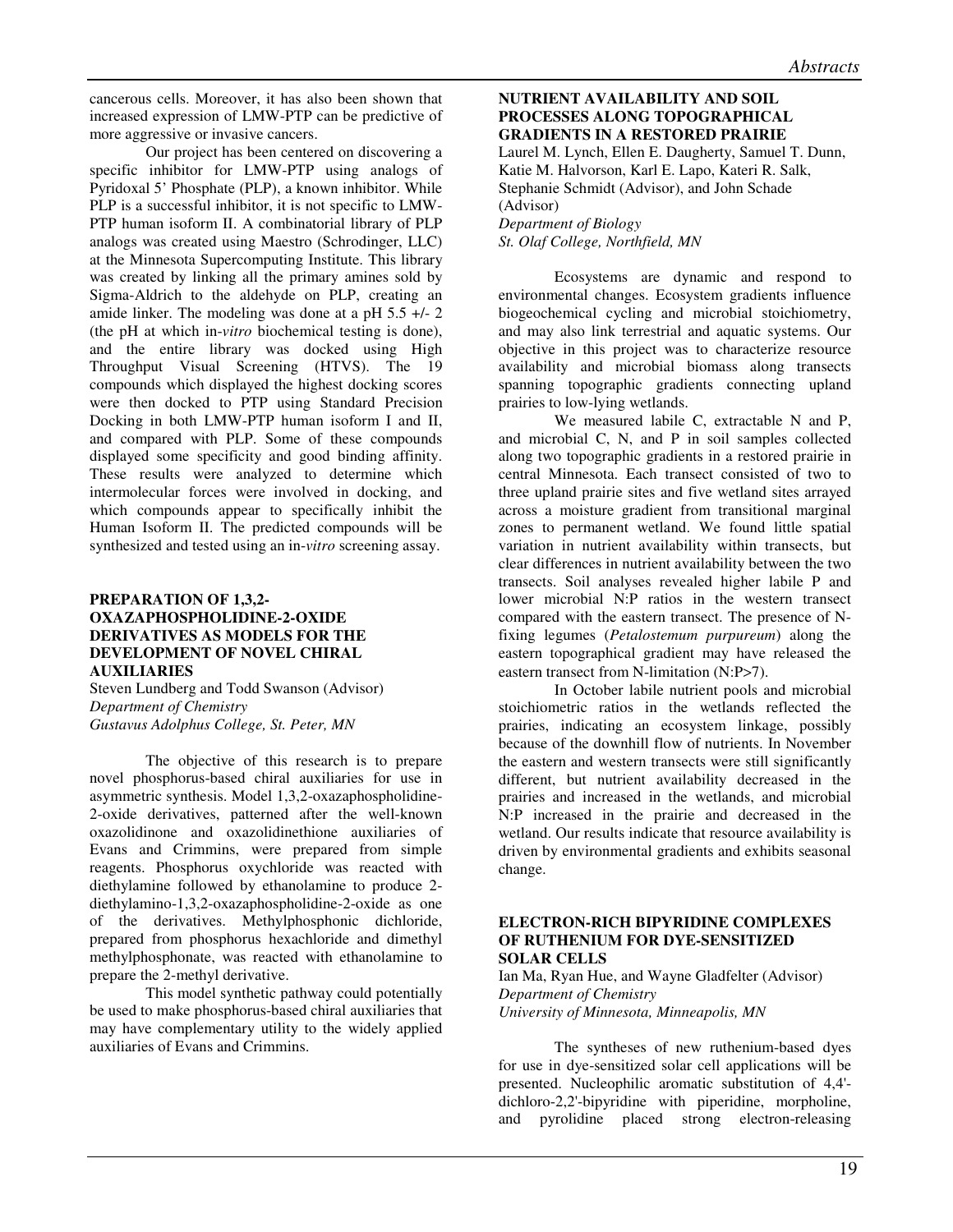substituents on the bipyridine rings. The modified bipyridine ligands were reacted with  $RuCl<sub>3</sub>•nH<sub>2</sub>O$  and glucose (reducing agent) to form the corresponding divalent ruthenium complexes,  $Ru[(R_2N)_2bpy]_2Cl_2$ . These were subsequently reacted with 2,2'-bipyridine-4,4'-dicarboxylic acid, which provides a suitable mode of attachment of the complex to the surface of  $TiO<sub>2</sub>$  or ZnO used in solar cells. All complexes were characterized with  ${}^{1}H$  NMR spectrometry and electrospray mass spectrometry. Molar absorptivity of all complexes was examined using ultraviolet-visible spectroscopy. Using cyclic voltammetry, electrochemical properties of all complexes will be reported.

# **CHARACTERIZATION OF THE UNCULTURED CYANOBACTERIAL AND ARCHAEAN COMMUNITIES IN** *Sarracenia purpurea* **PHYTOTELMATA BY 16S RIBOSOMAL RNA SEQUENCING**

Nicole Malikowski<sup>1,2</sup>, Trevor Courtney<sup>1,2</sup>, and Paul Melchior<sup>1,2</sup> (Advisor)

*Department of Biology*

*<sup>1</sup>Minnesota State University, Moorhead, MN <sup>2</sup>North Hennepin Community College, Brooklyn Park, MN*

 The Pitcher Plant (*Sarracenia purpurea* L.) is a carnivorous angiosperm native to North American acidic peatlands. This species produces specialized leaves (pitchers) that collect rain water in which a microbial community develops. *Sarracenia purpurea* purportedly acquires much of its fixed nitrogen and phosphorous from captured arthropods decomposing in the pitcher fluid (phytotelmata). While evidence exists that the plant's leaves secrete the enzymes responsible for this prey decomposition, less is known about the contribution of the phytotelmata microbial community to this process or as an alternate mechanism of nitrogen fixation.

 In recent years, several laboratories have reported on the culturable bacterial and protist communities of *Sarracenia purpurea* phytotelmata. However, less is known about the prokaryotic groups that are currently unculturable or difficult to culture from this environment, particularly the cyanobacteria and the archaea. A more complete characterization of these two sub-populations from *Sarracenia purpurea* phytotelmata is an important step in revealing the role of prokaryotes in the nutrient acquisition process of this plant, and in particular whether nitrogen-fixing cyanobacteria<br>contribute significantly to the process. significantly to the process. We created a clone library of cyanobacterial and Archaean 16S ribosomal RNA genes from the phytotelmata of multiple *Sarracenia purpurea* plants in central Minnesota. The isolated 16S rRNA genes from these clones were then sequenced and analyzed to establish putative classification and identities, which are reported here. The presence of multiple cyanobacterial lineages in the phytotelmata of *Sarracenia purpurea* suggests that these prokaryotes may play a fixed-nitrogen supply role in the life of this host plant.

# **EXECUTIVE FUNCTIONING AND ITS ROLE AS A MEDIATOR BETWEEN PARENTING AND ACADEMIC SUCCESS AMONG HIGH-RISK CHILDREN**

Kiersha L. Mauch, Angela J. Narayan (Advisor), and Ann Masten (Advisor) *Department of Child Psychology University of Minnesota, Minneapolis, MN* 

Studies have shown that quality of parenting, and executive function (EF), which includes inhibitory control (IC), similarly affect children's academic success. I hypothesized that high scores on a scale of Parental Positive Responsiveness (PPR) would be related to IC in children, as coded by a Simon Says task, which would be related to academic achievement at school, and that child IC would mediate the link of PPR to school success. This prediction was based on literature suggesting that positive parenting, which provides warmth and comfort to children, helps young children to inhibit impulsive emotions and actions, which in turn assists children with concentration, facilitating academic success.

My study consisted of 138 children aged four to six and their parents who were living in homeless shelters during the summers of 2008 and 2009 when these families were recruited for a larger study of EF and parenting. Results indicated that IC predicts academic competence at school once age and gender are controlled. However, PPR was not related to academic outcome and therefore a mediating role of IC was not found. The strongest predictors of academic competence were children's IC and age. These results suggest that IC may be particularly important for high-risk children's school success. If we can help disadvantaged children gain IC at a younger age, perhaps we can decrease the achievement gap often found in high-risk children.

## **MIND THE GAP: SALARY, EXPECATION, GENDER AND EDUCATION**

Rueben Mugula, Gary Zayden, Sigita Zayden, and Eve Willadsen-Jensen (Advisor) *Department of Psychology North Hennepin Community College, Brooklyn Park, MN* 

 The class-action law suit by female Wall-mart employees reinforces the gender pay disparity. The employees allege pay gender bias in promotion and pay. This is a disturbing trend for females in the work force. What are the contributing factors, to this salary inequality? Is it based solely on gender and gender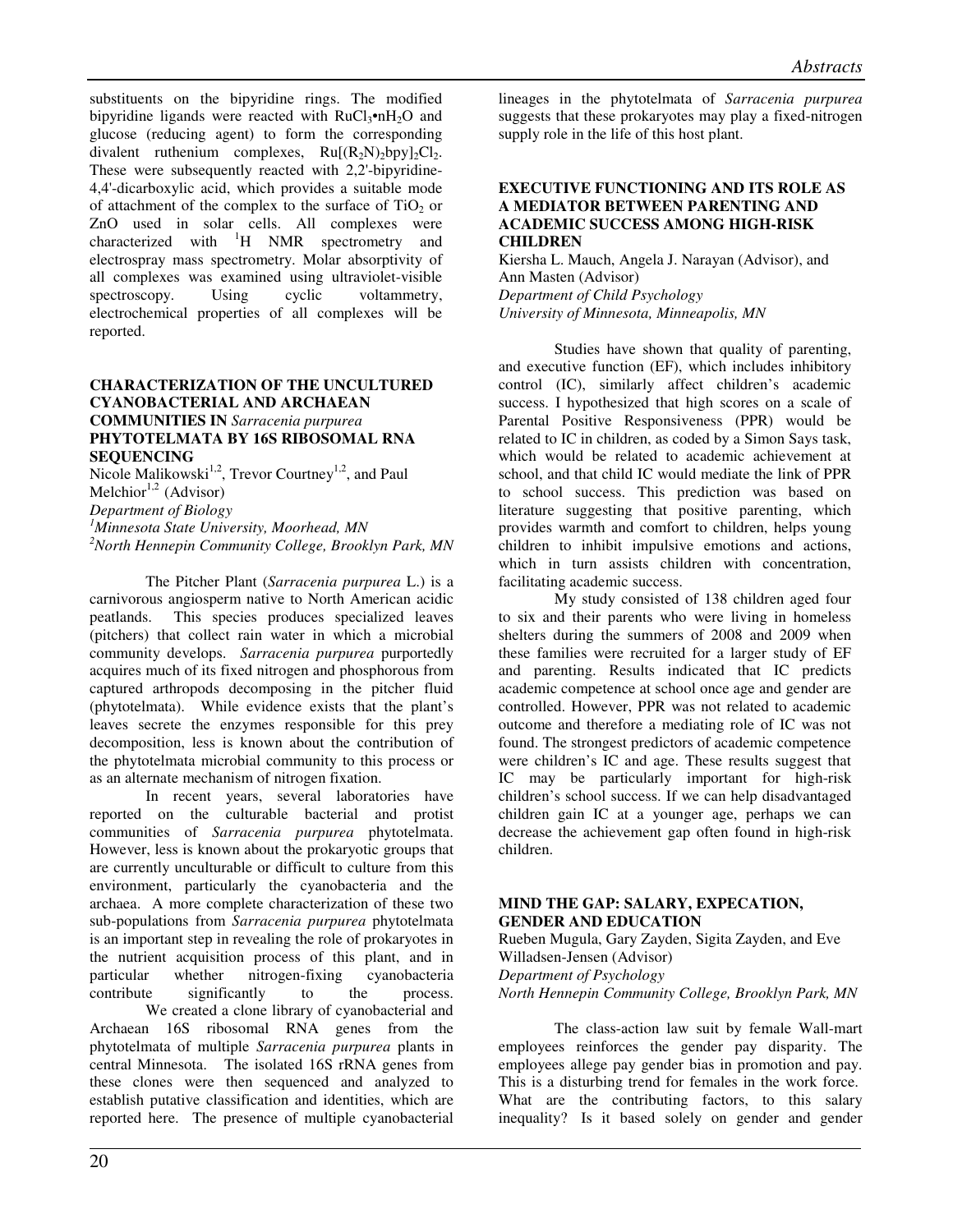alone? Does an individual's work experience and education level play a part in this? Does this pay gap exist at all levels and in all types of jobs? In this research project our team looked closely at the expectations of the person who is looking for work or/are currently working and the salary these people are receiving or will be receiving in near future. Our team looked closely to see if there is gender discrimination regards to pay and how our current economy affects this data.

#### **SURVEYING** *NAD2* **RNA EDITING IN DIVERSE MYXOMYCETE SLIME MOLDS**

Charles Murphy, Adam Ostrand, and Tamara L. Mans (Advisor) *Biochemistry and Biotechnology Program Minnesota State University Moorhead Twin Cities Campus, Brooklyn Park, MN* 

The myxomycete slime molds use extensive and varied forms of RNA editing on their mitochondrial transcripts. Though four distinct forms of editing have already been demonstrated in myxomycete transcripts, a fifth form of editing (A deletions), has recently been described in the *nad2* transcript of *Physarum polycephalum*.

We are investigating *nad2* editing in *Didymium nigripes,* a very close relative of *P. polycephalum,* and in *Semimorula liquescenes*, a member of a newly described genus, which may be quite divergent from other myxomycete groups. Since the *nad2* gene sequence is unknown for any myxomycete but *P. polycephalum,* we have aligned its *nad2* amino acid sequence from GenBank with those of several other organisms to identify conserved regions. We also compiled codon usage data from various mitochondrial genes of myxomycete species. We applied the codon usage data to design degenerate primers in three potential conserved regions of *nad2*. We extracted RNA from *Physarum polycephalum*, reverse transcribed it, and are using this cDNA to optimize PCR conditions with the primers. Using similar PCR conditions, we will amplify cDNA, then DNA, from *Didymium nigripes* and *Semimorula liquescenes*. Comparision of the sequences of cDNA and DNA will identify patterns of RNA editing in these diverse myxomycete species.

# **PHASE BEHAVIOR OF POLY(ETHYLENE OXIDE) IN IONIC LIQUIDS**

Nakisha N. Newell, Hau-Nan Lee, and Timothy P. Lodge (Advisor)

*Department of Chemistry and Department of Chemical Engineering and Materials Science University of Minnesota, Minneapolis, MN* 

We examine lower critical solution temperature (LCST) phase behavior of poly(ethylene oxide) (PEO) of varying molecular weights (Mw=2K, 3.4K, 5K, 20K); dissolved in ionic liquid (IL),1-ethyl-3 methlyimidazolium tetrafluoroborate ([EMIM][BF4]) and 1-ethly-2, 3-methlyimidazolium tetrafluoroborate ([EMMIM][BF4]). Phase transition temperature is determined using cloud point measurements, with critical temperature observed from  $200^{\circ}$ C to  $130^{\circ}$ C. Critical composition of PEO is shifted to higher concentrations (approximately 80 wt  $\%$ ) with low PEO-2K and 3.4K systems showing strong dependence on molecular weight. PEO dimethyl ether exhibits lower LCST (as observed with aqueous PEO systems). We are exploring the possibility of hydrogen bonding between the PEO and IL as the cause for unusual phase behavior.

# **IMPACT OF NA+/H+ EXCHANGER ISOFORM 1 PHOSPHORYLATION BY RIBOSOMAL S-6 KINASE AND RHOA KINASE ON ERM BINDING AND CELL MOTILITY**

Tony Huy Nguyen, Daniel Hammes, Cory Weidman, Rubi Gutierrez, Joseph Provost (Advisory), and Mark Wallert (Advisor) *Department of Biology, Department of Chemistry, Minnesota State University, Moorhead, MN* 

 Cellular migration involves complex signaling and intricate reorganization of the cytoskeleton. Ezrin/Radixin/Moesin (ERM) proteins play a crucial role in the reorganization of the cytoskeleton by binding to membrane bound proteins including the  $Na<sup>+</sup>-H<sup>+</sup>$ exchanger (NHE) and anchoring stress fibers to the plasma membrane. During cellular migration, there is a reorganization of the membrane to localize NHE to the leading edge of the cell. Localization of NHE helps to give the cell polarity, which is important in directing stress fiber formation to assist the cell to move forward. The focus of this study was to determine the conditions by which ERM translocates to the membrane to bind to NHE and examine the role of the ERM:NHE binding complex in proper formation of unidirectional cell migration. We have prepared a series of Ser or Thr – Ala mutants at putative RhoA Kinase (Rock) and Ribosomal S-6 kinase (RSK) phosphorylation sites and expressed these in NHE1-null PS120 cells. Co-immunoprecipitation of NHE1 identified ERM-NHE1 interactions for each mutant following activation with lysophopsphatidic acid (LPA). Using wild-type and non-phosphorylatable EFGP-ERM, we investigated the localization of ERM proteins and the impact of NHE1 phosphorylation. Finally we show the effect of NHE1 and ERM phosphorylation on stress fiber formation and cell motility.. This work was supported with funds from NSF-MCB-081778, NSF-RUI-MCB 0930432, and NIH-1-R15-CA135616-01.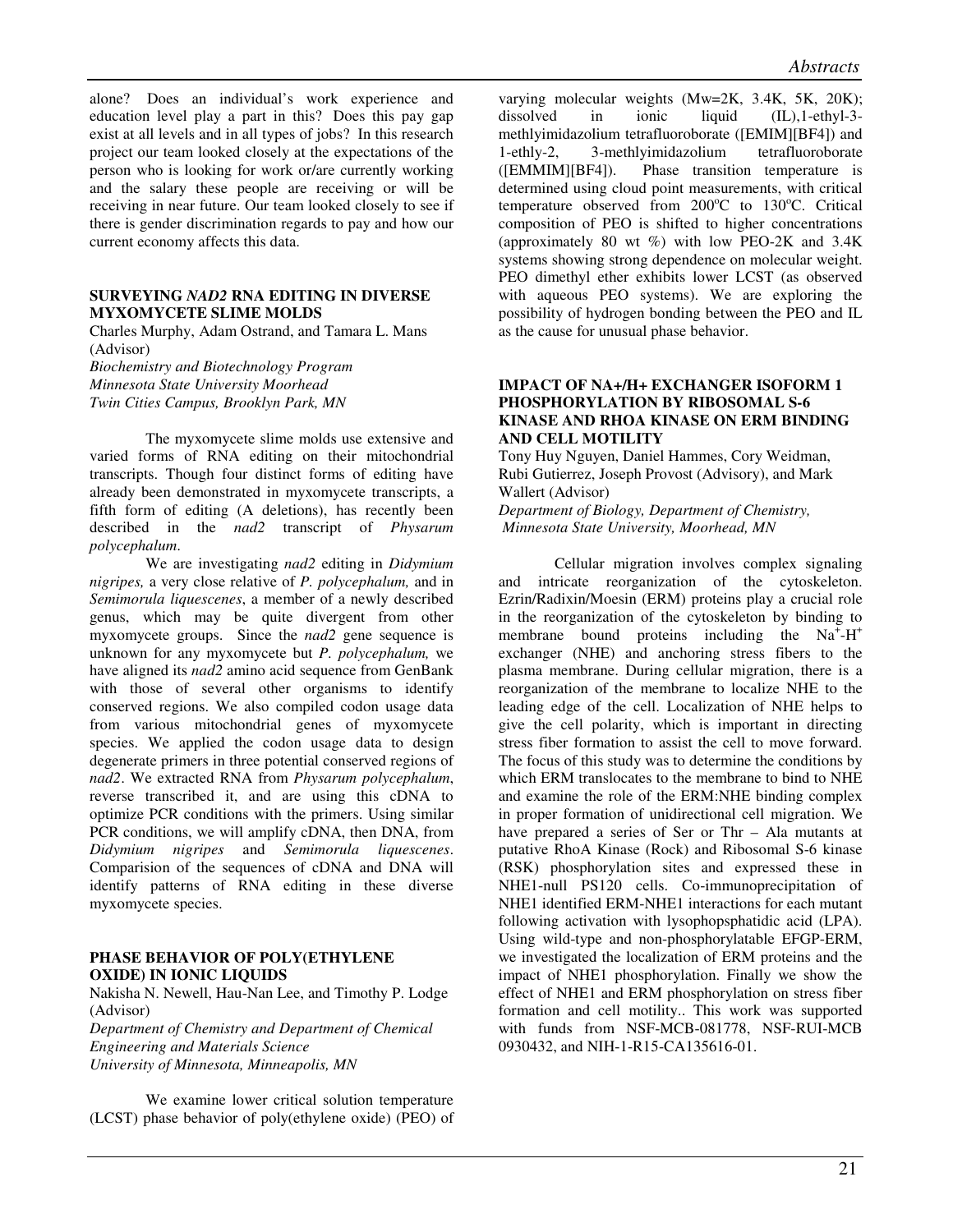# **THE FLA4 TPR-CONTAINING POLYPEPTIDE LOCALIZES TO THE CELL BODY AND IS REQUIRED FOR FLAGELLAR MAINTENANCE**

**IN** *Chlamydomonas*  Lorelii Odland, Andre Scarlato, and Paula Soneral

(Advisor) *Department of Biology* 

*Bethel University, St. Paul, MN* 

Dynamic assembly and disassembly of eukaryotic flagella relies on the coordinated activity of the flagellar intraflagellar transport (IFT) machinery and proper targeting of precursor proteins from the cell body to the flagellum. We have characterized a temperaturesensitive mutation in the *Chlamydomonas* FLA4 gene that permits normal flagellar assembly at 21˚C and 32˚C, but results in flagellar loss at 32˚C. Molecular cloning and sequence analysis demonstrated that the *fla4* flagellar assembly phenotype is the result of a nonsense mutation in exon 2, and the predicted gene product corresponds to a conserved TPR-containing polypeptide with a predicted molecular weight of 78.9 kDa. Flagellar growth after acid-induced flagellar excision in the *fla4* mutant strain was comparable to wild type 137c strain at 21°C and 32°C with exponential growth kinetics. However, flagellar loss after shift to 32˚C showed rapid exponential decay in the *fla4* mutant. Transformation with a FLA4-GFP construct rescued the temperature-sensitive flagellar assembly defect, and immunofluorescence microscopy demonstrated that the majority of FLA4-GFP is localized to the cell body in a punctate distribution, with a minority of cells showing partial GFP fluorescence in the flagellum. These results suggest that FLA4p may play a role in mediating signaling events or proteinprotein interactions in the cell body to facilitate the maintenance of flagella. Current experiments focus on the use of cellular fractionation and Western blotting to quantify FLA4p distribution in the flagella vs. the cell body, and to identify other factors that interact with FLA4p.

# **NUCLEATION INVOLVING**  $H_2$ **50<sub>4</sub> AND**  $H_2$ **0: PARTICLE NUMBER DEPENDENCE ON VAPOR**

*Baradan Panta, Walker Glasoe, and Dr. David R. Hanson (Advisor) Department of Chemistry Augsburg College, Minneapolis, MN* 

The dependence of particle number on sulfuric acid vapor was investigated to get the number of  $H_{\mathbb{Z}}\text{SO}_4$ molecules involved in the  $H_2SO_4/H_2O$  binary system of nucleation. The experimental apparatus is a flow reactor with nitrogen, water, and sulfuric acid input to make a reaction mixture with total  $N_2$  flow of 6 standard liters per minute (slpm); 0.1% water, and 1 ppb sulfuric acid. The mixture was mixed in a region at 313 K and then it flowed to a flow reactor, where the nucleation took place at 296 K. The particles formed in the flow reactor were counted using modified particle counter 3020(3020M). The power dependencies of particle formation on  $H_2SO<sub>a</sub>$  varied for different experimental conditions. The experiment with the mixing region at room temperature and total flow of about 4 slpm produced a power dependency of 9. A power dependency of 6 was obtained with the warm, temperature regulated mixing region. In experiments with total flow of 6 slpm and warm mixing region, a power dependency was found to be between 3.8 and 5.

## **NEUTROPHIL INFLUX IS NECESSARY FOR MAST CELL-SPECIFIC THERMAL HYPERNOCICEPTION IN MICE**

Luisa M. Paredes, Juliann A. Allen, Abigail Wetzel, Madison Mack, Camilla Engblom, Estela Shabani, and Devavani Chatterjea (Advisor) *Department of Biology Macalester College, St. Paul, MN* 

Mast cells are densely granulated tissueresident cells capable of releasing a variety of mediators that modulate immune responses. They are involved in allergies, resistance against venoms, and defense against bacterial and parasitic infections; however, their role in inflammatory pain is unclear.

In efforts to gain a better understanding of the role of mast cells in hypernociception, we have developed a mast cell degranulation-dependent model of thermal plantar pain in mice. We investigated whether neutrophils (tissue-infiltrating leukocytes that are potently recruited by mast cells) are necessary for this pain response. We found that neutrophil infiltration is necessary for the development of hypernociception in mast cell-mediated inflammation, and both neutrophil influx and pain responses are abrogated when mast cell degranulation is blocked.

# **USING EGG YOLK TO INVESTIGATE CHARACTERISTICS OF BIOLOGICAL LIPIDS: AN EXPERIMENT FOR UNDERGRADUATE BIOCHEMISTRY STUDENTS**

Hannah Parks and Matthew Neibergall (Advisor) *Department of Chemistry Bethel University, St. Paul, MN* 

A laboratory experiment was designed in order for students at Bethel University enrolled in an upper level biochemistry course to study the relationship between relative amount of certain lipids present in an egg yolk and the hen's diet. Eggs from several different sources, a normal store brand and a supplier feeding hens an enriched diet, were taken to create FAME (Fatty Acid Methyl Esters) derivatives. These FAMEs were analyzed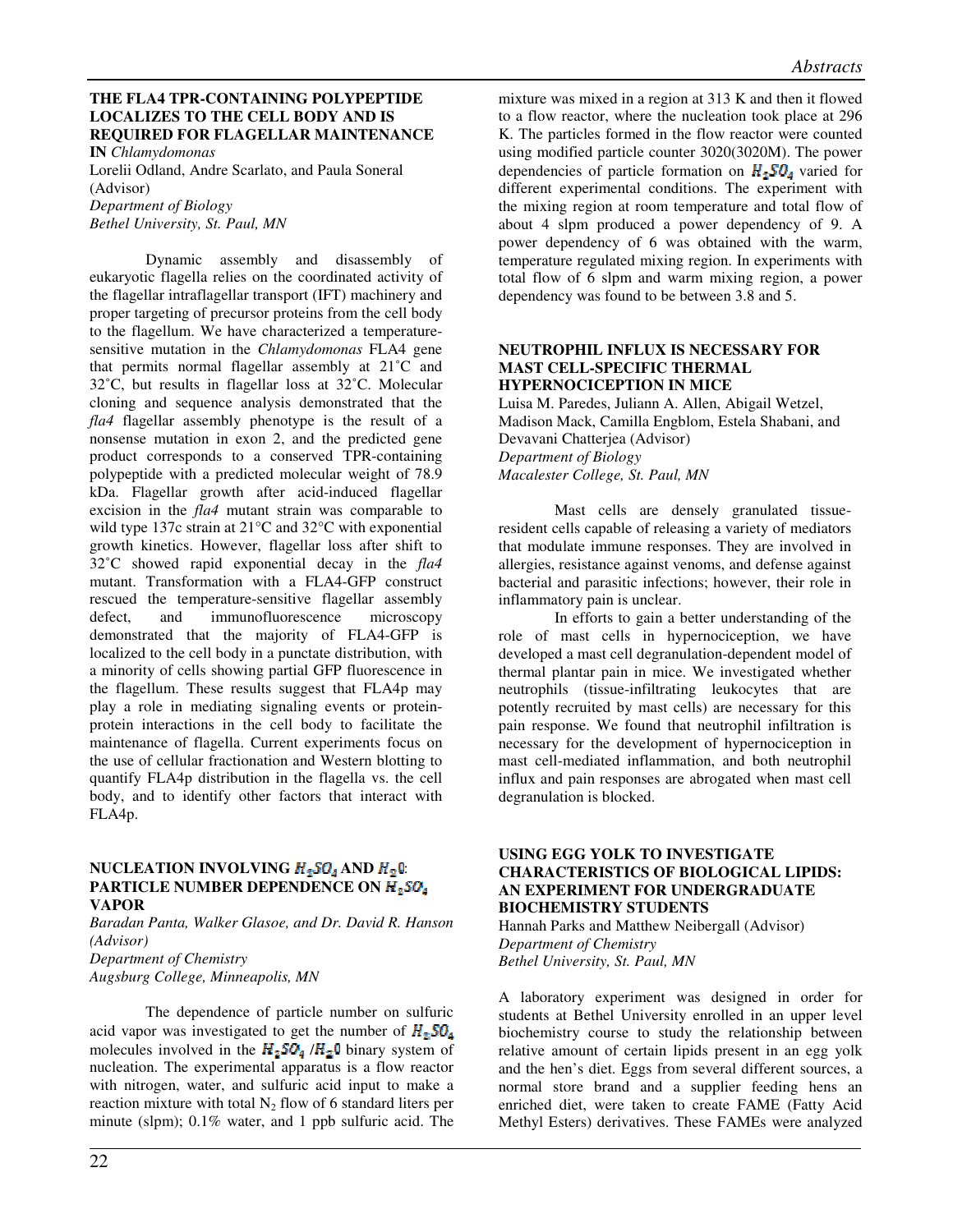using GCMS, and the students were challenged to identify to which group their sample belonged based on the particular lipid composition observed in their sample and the claims of the egg brands. Specific egg suppliers claim higher levels of essential and other beneficial fatty acids such as omega-3 and omega-6 fatty acids. This experiment exposes students to the applications of instrumentation such as GCMS in the field of Biochemistry, and challenges them to integrate knowledge of the relationship between structure and function of molecules with their own data from sample analysis.

# **MILD SYNTHETIC REDUCTION OF AN AMIDE TO AN AMINE**

Gabriella Perell and J.T. Ippoliti (Advisor) *Department of Chemistry University of St. Thomas, St. Paul, MN* 

 The process of converting an amide carbonyl into a methylene group, also known as a reduction, normally utilizes harsh and extreme conditions and requires the use of relatively dangerous chemicals. This research project entailed the development of a new synthetic methodology to carry out this conversion under mild conditions. To carry out this project, I tested different reagents ability to convert an amide carbonyl into a methylene group. Converting the amide into a more easily reducible entity was the first step. This involved reaction of the amide, triphenylphospine and carbontetrachloride. I then reduced this intermediate with a mild reducing agent, sodium triacetoxyborohydride. Conditions such as concentration, temperature, and solvent will be varied. The conditions that successfully reduced acetamide will be presented as well as characterization of an intermediate.

# **INTERACTION OF N-ACETYLCYSTEINE AND CYSTEINE IN HUMAN PLASMA**

Kendra K. Radtke, Lisa D. Coles, and James C. Cloyd (Advisor)

*Center for Orphan Drug Research, Department of Experimental and Clinical Pharmacology, College of Pharmacy* 

*University of Minnesota, Minneapolis, MN* 

*N-*acetylcysteine (NAC), a potent antioxidant, has been investigated as a therapy for numerous diseases including as adjuvant therapy for childhood cerebral adrenoleukodystrophy (CCALD). CCALD is a devastating X-linked disorder affecting boys ages 2-10 years resulting in progressive neurological impairment and death. Preliminary results have been promising; however, NAC's mechanism(s) of action in CCALD and other diseases is poorly understood. Previous research has shown that NAC serves as a precursor to

cysteine which increases synthesis of glutathione, a strong, endogenous antioxidant, in erythrocytes. Our preliminary studies in CCALD boys have shown that following NAC IV therapy, red blood cell glutathione levels increased while cysteine concentrations in plasma decreased. We hypothesized that NAC can liberate cysteine bound to plasma proteins, resulting in increased free cysteine that can be used to sustain glutathione synthesis.

The objective of our study was to investigate the effects of NAC on cysteine protein binding in human plasma. Human plasma was incubated for 1 hour with varying NAC concentrations (0-1,000 µg/ml). Unbound and total endogenous cysteine concentrations were measured in the plasma using HPLC-Mass Spectrometry. The time-dependence of this interaction was evaluated by incubating plasma with 100 µg/ml NAC for 5-90 minutes. The results showed significant (p<0.05) increases in unbound plasma cysteine and decreases in cysteine plasma protein binding with increasing NAC concentrations. Furthermore, the increase in unbound cysteine was primarily observed within the first 5 minutes of incubation with nonsignificant increases thereafter. These results demonstrate that NAC liberates endogenous proteinbound cysteine in human plasma at NAC concentrations that are clinically attainable  $(0-100 \text{ µg/ml})$ . A greater understanding of NAC actions in human plasma will allow for the optimization of NAC therapy.

## **PRODUCTIVITY AND SOIL CHARACTERISTICS AS INDICES OF TALLGRASS PRAIRIE RESTORATION SUCCESS**

Tyler K. Refsland<sup>1</sup>, Amy E. Kendig<sup>2</sup>, Jonathan J. Henn<sup>1</sup>, Christina R. Herron-Sweet<sup>1</sup>, and Kathleen L. Shea<sup>1</sup> (Advisor)

*<sup>1</sup>Departments of Biology and Environmental Studies St. Olaf College, Northfield, MN <sup>2</sup>Department of Biology Georgia Institute of Technology, Atlanta, GA* 

Restoration of old fields to tallgrass prairie is implemented to increase nutrient retention, create habitat for native species, and re-establish ecosystem functions. Although some studies suggest that soil organic carbon and nitrogen may take several hundred years to reach remnant prairie levels, research is needed to determine the time frame needed to re-establish much of the prairie ecosystem diversity and function.

In 2010, we sampled from seven prairies planted at St. Olaf from 1989-2004 to assess the effects of restoration on soil and plant communities. Our goals were to determine if soil characteristics or biomass production approach remnant prairie levels as prairies age, and investigate the relationship between soil and plant characteristics in the restored prairies. We measured soil characteristics―including organic matter, bulk density,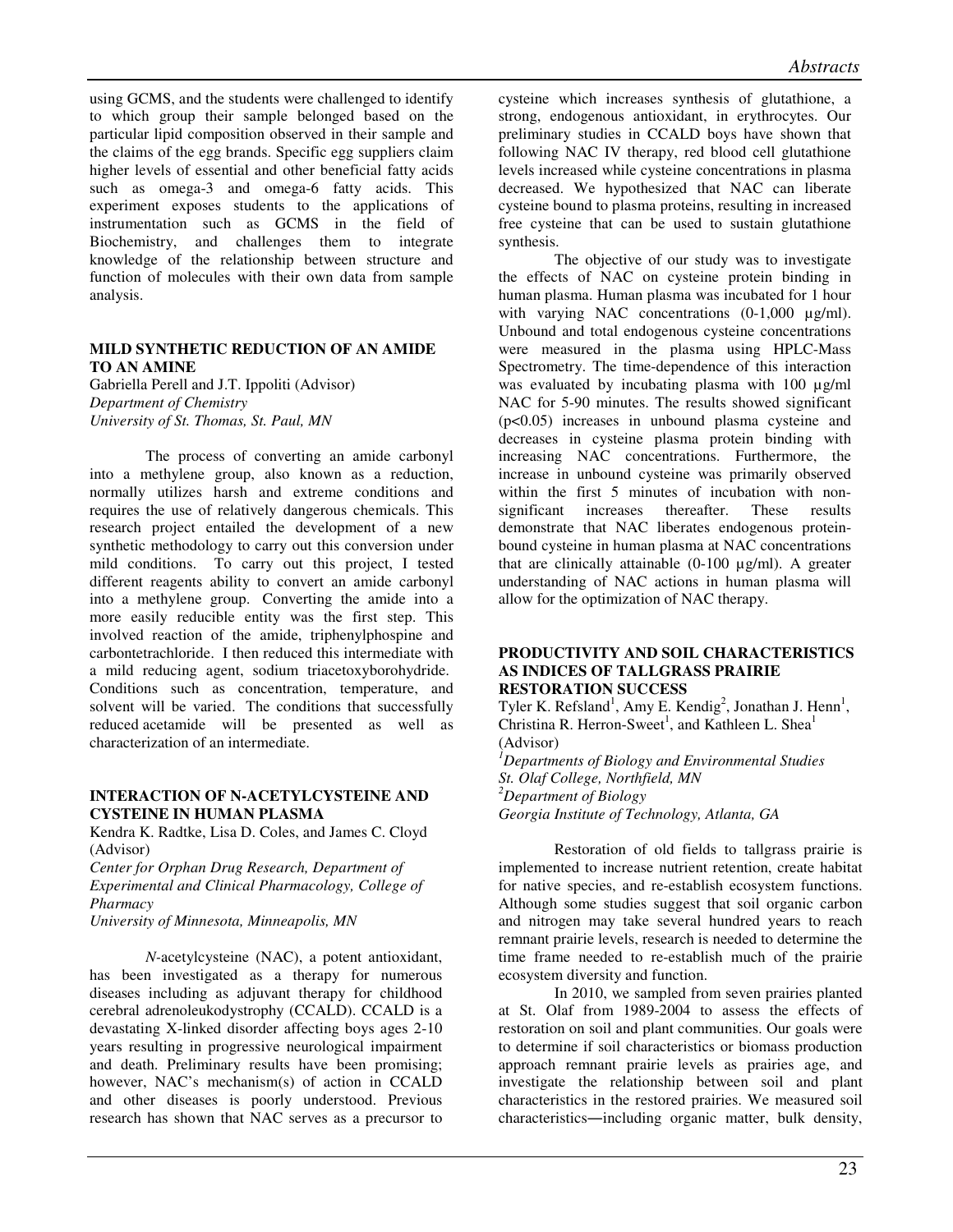nitrate, ammonium, and phosphate―as well as aboveground biomass and species richness. Soil organic matter, all nutrients, and aboveground biomass decreased with prairie age, while the remnant prairie had significantly higher organic matter than six of the restored prairies. Species composition and richness were similar across restored prairies, while the remnant prairie had significantly higher species richness. As residual nutrients from agriculture decrease and competition for nitrates and water increase with prairie age, plant communities are expected to shift the allocation of biomass belowground. While species richness is yet to increase with prairie age, the decrease in soil nutrients may facilitate a future increase in native species richness. We expect ecosystem functions will become more similar to remnant prairies after this species increase occurs.

## **SEX DIFFERENCES AND EFFECTS OF MODAFINIL AND ALLOPREGNANOLONE ON A RAT MODEL OF METHAMPHETAMINE RELAPSE**

Tyler Rehbein, Nathan Holtz, and Marilyn Carroll (Advisor)

*Department of Psychiatry University of Minnesota, Minneapolis, MN* 

Modafinil (MOD) is an analeptic drug currently being examined as a treatment for stimulant dependence. This experiment examined MOD's potential for use in treatment of methamphetamine (METH) addiction and further investigated the role of sex differences in drug-seeking behavior and treatment receptivity. The effects of allopregnanolone (ALLO), a progesterone metabolite that has been previously shown to reduce drug-seeking behavior in female rats, were also examined. Rats were trained to self-administer IV injections of METH during daily 5-hr sessions, and continued stable METH-seeking behavior over a 10-day maintenance period. Next, METH was replaced with saline, and drug-seeking behavior extinguished over an 18-day period. Following extinction, rats began a reinstatement procedure lasting 9 days in which an ALLO, MOD, or control pre-treatment injection was given 30 minutes prior to daily session, followed by a METH or saline priming injection that was given at the start of session. This reinstatement phase is considered an animal model of human relapse. Females showed greater responding on the previously METH-paired lever during reinstatement compared with males. MOD attenuated METH-seeking behavior equally in males and females, while MOD priming injections did not increase responding compared to saline control. ALLO attenuated METH-seeking behavior in females, but had no effect on males. These results illustrate the potential utility of MOD as a treatment for METH addiction and illustrate the role of gonadal hormones, such as ALLO, in the sex differences observed in drug-seeking

behavior. This research was supported by NIDA grants R01 DA018151S1 (TEP), R01 DA003240, R01 DA019942, K05 DA015267 (MEC), and UROP of the University of Minnesota.

# **DIFFERENTIATING ABO GENOTYPES BY USING QPCR METHODS**

Kristirose D. Renwick and Dr. Theresa Salerno (Advisor) *Department of Chemistry and Geology Minnesota State University, Mankato, MN* 

 The objective of this research was to develop a genotyping assay in order to identify and distinguish the common allele variants present in the ABO blood system. These include A101, A201, B101, O101, O201 and O303. Previous qPCR (quantitative polymerase chain reaction) genotyping involved the use of single nucleotide polymorphisms (SNP) at nucleotide positions 261 and 297. At the SNP 261, A and B alleles have the guanine nucleotide while the O101 and O201 alleles had the guanine nucleotide deleted. At the SNP 297 type A and variant O101 have an adenine nucleotide while type B and O201 have a guanine nucleotide. Ambiguity was found for heterozygote samples making it necessary to use another SNP to distinguish among the different variants. A qPCR genotyping method was designed for the SNP 930 because it distinguishes the B allele from the A and O303 alleles. The DNA used was obtained using a DNA purification kit and concentrations were estimated using a spectrometer at a wavelength of 260. The designed method was validated with samples of known ABO genotypes and was successfully used to identify genotypes in samples that could not be identified using the SNPs at 261 and 297. The results from the genotyping qPCR run showed that the variants were able to be distinguished and ambiguity was relieved with this additional genotyping procedure.

# **BRIDGE N-H VS. BRIDGE C-H AS AN H-BOND DONOR IN THE CRYSTAL STRUCTURES OF PHENYLHYDRAZONES**

Emily O. Rohkohl and William H. Ojala (Advisor) *Department of Chemistry University of St. Thomas, St. Paul, MN* 

Molecules we have designated "bridge-flipped isomers" differ only in the orientation of a bridge of atoms connecting two major portions of the molecule. Examples are found among the benzylideneanilines, in which the isomerism is Ar-CH=N-Ar' vs. Ar-N=CH-Ar', and among the phenylhydrazones, in which the isomerism is  $Ar-CH=N-NH-Ar'$  vs.  $Ar-NH-N=CH-Ar'$   $(Ar = aryl)$ .

We are conducting a solid-state study using single-crystal X-ray diffraction to determine whether pairs of these isomers can assume identical molecular packing arrangements. Those that possess this isostructuralism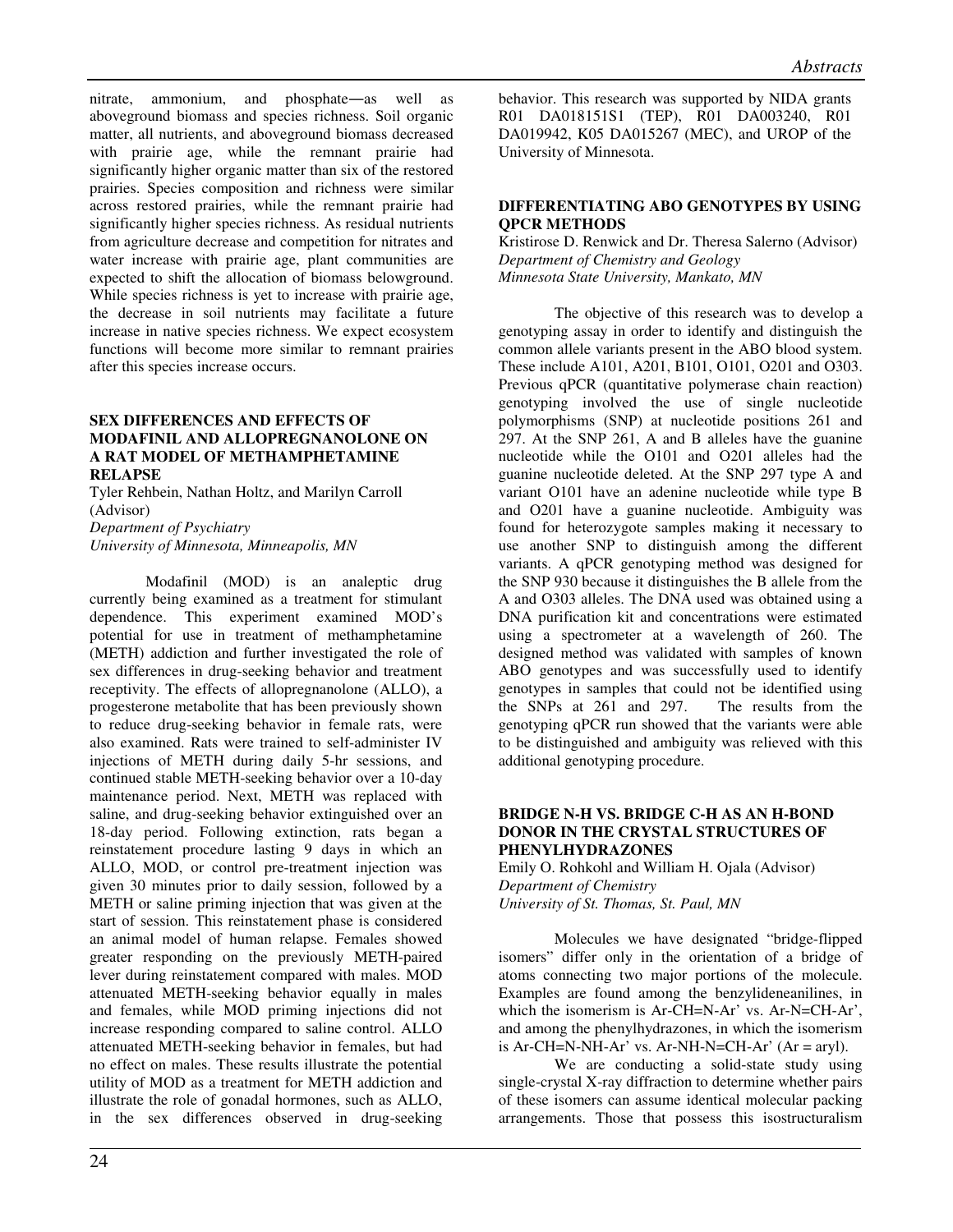may be capable of being co-crystallized to produce new materials. A potential structure-differentiating factor between bridge-flipped phenylhydrazones is the difference in H-bond donor strength between the bridge N-H and C-H groups; reversing the bridge orientation would disrupt the packing if an H-bond acceptor on a neighboring molecule interacted more strongly with the strongly donating N-H group than with the weakly donating C-H group.

We are currently examining the crystal structures of cyano-substituted phenylhydrazones to determine how the nitrile group interacts with these two potential H-bond donors. As part of this study, we have determined and describe here the crystal structure of 3 cyanobenzaldehyde-2-bromophenylhydrazone. In contrast to certain of our previous structures, this one features a molecular packing motif at the bridge in which the nitrile group interacts nearly equally with the N-H and C-H groups of a neighboring molecule. Although we have not yet obtained crystals of the bridge-flipped isomer, the nonspecificity of this H-bonding interaction suggests that isostructuralism between these two isomers is possible.

# **CELLULOSIC ETHANOL FROM CATTAIL LEAVES**

Daniel J. Sanchez and James E. Rife (Advisor) *Department of Chemistry and Geology Minnesota State University, Mankato, MN* 

 Fuel-grade ethanol can be made from any appropriate source of carbohydrates. Cellulose, an abundant polysaccharide in plant cell walls, can be converted into the readily fermentable sugar glucose. Previous work in this lab demonstrated that cattails (*Typha* species) are a viable source for the production of cellulosic ethanol providing another alternative to the use of food crops to make ethanol. The current project carried cattail biomass through the steps necessary to convert cellulose into ethanol. Leaves were dried and pulverized. This powder was pretreated to break open the cell wall lattice and make the cellulose accessible to hydrolytic enzymes. Pretreated samples were then incubated with cellulase and beta-glucosidase to hydrolyze the cellulose to glucose. Finally, *Saccharomyces cerevisiae* was used to ferment the glucose into ethanol. High Performance Liquid Chromatography was used to measure glucose and ethanol levels. During the course of the project, conditions were varied to improve the yield. Pretreatments using 0.4 M phosphoric acid, 2% sulfuric acid, and water were compared. While the glucose yield was highest with 2% sulfuric acid in the pretreatment, it was not substantially different from the other two pretreatments. Previous work suggested that the enzyme load used in hydrolysis was inadequate. The effect of enzyme load and temperature was investigated to improve glucose yield. Culmination of the project demonstrated the production of ethanol from cattails.

## **SYNTHETIC ROUTES TO, TRANSFORMATIONS OF, AND RATHER SURPRISING STABILITIES OF (***N***-METHYLPHENYLCARBAMOYL) SULFENYL CHLORIDE, ((***N***-METHYLPHENYLCARBAMOYL)DITHIO) CARBONYL CHLORIDE, AND RELATED COMPOUNDS**

Alex M. Schrader and George Barany (Advisor) *Department of Chemistry University of Minnesota, Minneapolis, MN* 

The title compound classes, (carbamoyl)sulfenyl chlorides and ((carbamoyl)dithio)carbonyl chlorides, have been implicated previously as unstable, albeit trappable, intermediates in certain organosulfur chemistry reactions.

The present work reports, for each of these compounds in the *N*-methylaniline family: (1) several routes to prepare it; (2) its direct structural characterization by 1H and 13C NMR, IR, and mass spectrometry; (3) its rather unexpected stability, and its ultimate fate upon decomposition; and (4) a series of further chemical transformations that give highly stable derivatives, each of which was in turn characterized<br>thoroughly. Relevant kinetic and mechanistic thoroughly. experiments were carried out, including some with *p*methyl and 2,6-dimethyl substituted *N*-methylanilines. Given that the title compound classes can be isolated and are relatively stable, they may find applications to the preparation of thiolyzable and/or photo-labile protecting groups for the sulfhydryl function of cysteine, and for the development of new protein synthesis and modification reagents.

# **LOCAL EXPRESSION OF INFLAMMATORY CYTOKINE RECEPTORS IN MAST CELL-MEDIATED HINDPAW THERMAL PAIN IN MICE**

Estela Shabani, Abigail Wetzel, Camilla Engblom, Juliann Allen, Madison Mack, and Devavani Chatterjea (Advisor) *Department of Biology Macalester College, St. Paul, MN*

Mast cells mediate important immune reactions including allergy, host defense, autoimmunity, and cancer. Their contribution to pain responses is an area of active investigation.

Our lab has established mast cell-specific models of thermal hypernociception in mice. One of these models makes use of the polyamine compound 48/80. When injected intraplantary in the hindpaws of mice, this compound causes local non-antigen-triggered mast cell degranulation leading to inflammation and thermal hypernociception. Mast cells can store or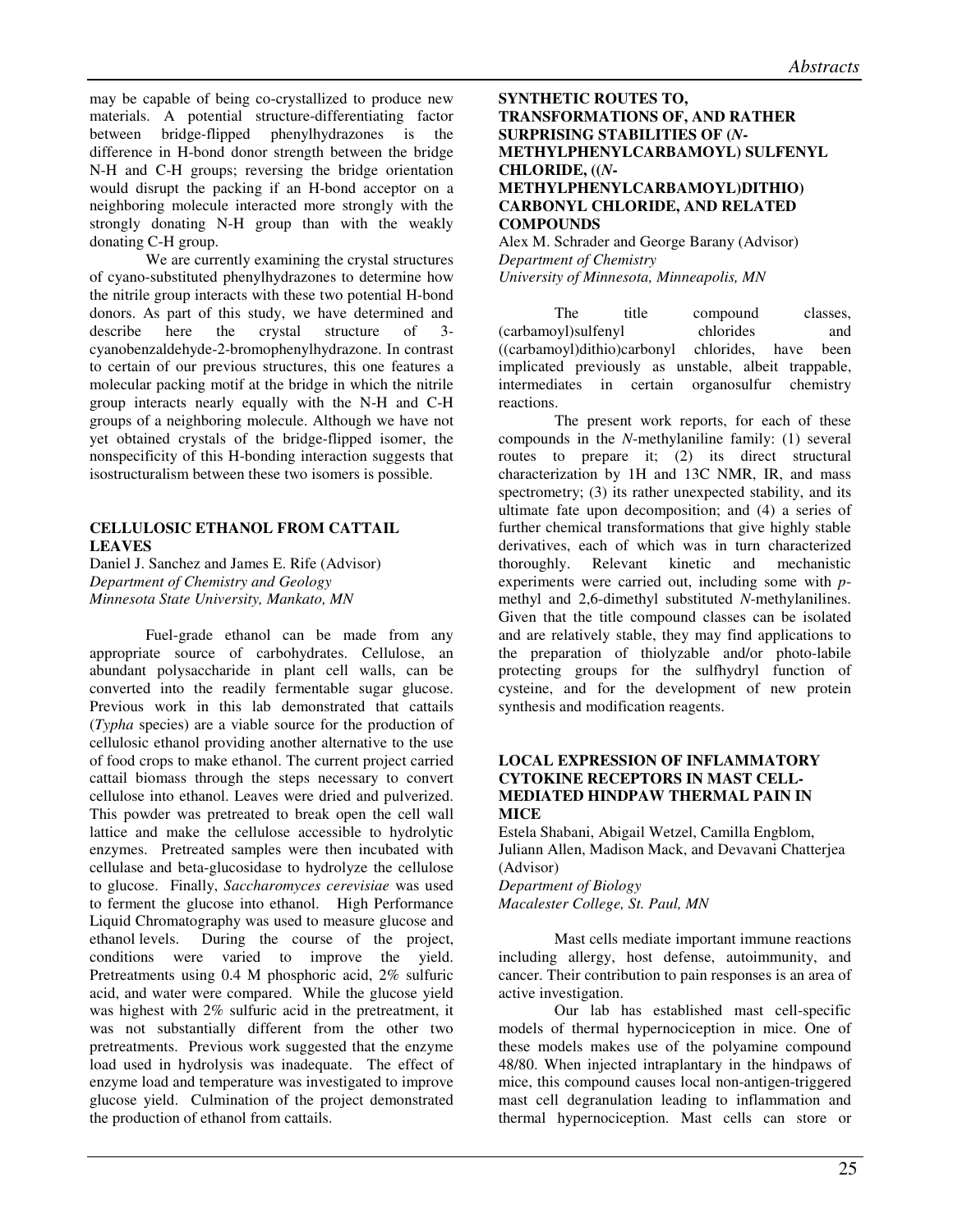synthesize a number of cytokines and chemokines, which are responsible for triggering different immune responses. We have shown that mast cell-derived proinflammatory cytokines such as TNF- $\alpha$  and IL-1 $\beta$  are important in mediating the pain response in the compound 48/80 model.

This study investigates the changes in proinflammatory cytokine receptor mRNA levels in the plantar tissue aiming to identify locally relevant signaling pathways activated upon mast cells degranulation in the hind footpads of mice. Using quantitative real time polymerase chain reaction, we show that IL-1 $\beta$  (IL1R1), TNF- $\alpha$  (TNFRsf1) and IL-8 (IL8Rb) receptor mRNA levels are upregulated following mast cell degranulation, indicating the importance of these cytokines and chemokines in mediating thermal hypernociception in mice.

# **AN EXPLORATION OF MAGNETISM IN THIN FILM STRAINED LACOO3**

Alexander Spencer, Princesa VanBuren Hansen (Advisor), Dr. Chris Leighton (Advisor), and Shameek Bose (Advisor) *Wayzata Senior High School* 

LaCoO3 is a non-ferromagnetic insulator that crystallizes in the perovskite structure. Thin film LaCoO3 has recently been shown to exhibit ferromagnetism when grown epitaxially under strain. The origin of this anomalous magnetism is still unknown. This project will seek to understand why thin film LaCoO3 behaves in such a way. The idea is to grow PrCoO3, a closely related oxide material, on the same substrate and gradually alloy in LaCoO3, giving Pr1-xLaxCoO3. Strained PrCoO3 is expected to be diamagnetic, due to the reduced size of Pr ions, which distort the structure, making the non-ferromagnetic phase even more stable. The onset of ferromagnetism with doping will shed some light on the physics behind these materials.

 In order to do this, the compounds are first prepared in the form of powders by solid state synthesis, and are checked for structural and compositional phase purity by x-ray diffraction. They are then pressed into pellets and sintered. These pellets serve as targets for physical vapor deposition of thin films, using pulsed laser deposition or sputtering . Finally, the film's magnetic properties are analyzed using a Superconducting Quantum Interfering Device (SQUID) magnetometer.

 PrCoO3 has already been successfully synthesized, and it's composition and phase purity has been confirmed by x-ray diffraction.

**LIFETIME MEASUREMENTS OF CDSE NANOCRYSTALS IN THIN FILMS**  Michael Sun, Andrew Wills, and Wayne Gladfelter (Advisor) *Department of Chemistry University of Minnesota, Minneapolis, MN* 

 Optical properties in thin films of CdSe nanocrystals will be important in many types of devices. In this poster, the fluorescence lifetime of CdSe nanocrystals were analyzed though the use of timecorrelated single-photon counting as a function of temperature and particle size. Fluorescence lifetime measurements were taken at temperatures from 4 K to 295 K in increments of 50 K while monitoring the emission of different particle sizes. The CdSe nanocrystal sample was transferred into a cryostat, cooled by liquid helium, and irradiated with a 470-nm laser. Larger particles exhibited slower rates of decay than smaller particles, indicating a shorter lifetime for smaller particles at constant temperature. The fluorescence decay for smaller particles were fit with a biexponential function while larger particles were fit with a monoexponential function, indicating more pathways to decay for smaller particles. Higher temperatures resulted in higher rates of decay.

# **EXPRESSION OF LIPOXYGENASE (LOX) 1 PS:5 AND LOX G IN PEA LEAVES AFTER MECHANICAL WOUNDING**

Sandra N Tambi and Dr. Theresa Salerno (Advisor) *Department of Chemistry and Geology Minnesota State University, Mankato, MN* 

 Lipoxygenase (LOX) enzymes are a class of catalysts that vitally contribute to plant defenses against environmental and pathogenic stressors. Several LOX isoforms like LOX 1 PS: 1, LOX 1 PS: 2, LOX 1 PS: 3, LOX 1 PS: 5, LOX 1 PS: 7, LOX N2, LOX N3 and LOX G have been identified at the DNA level in pea tissues. Previous studies have shown an increase in total lipoxygenase activity in wounded pea plants after the plant had been exposed to biotic stressors. Very few studies have shown differences in the relative expression of individual LOX isoenzymes. In this present work, two real time polymerase chain (qPCR) methods were designed to quantitatively monitor LOX 1 PS: 5 and LOX G expression in wounded pea leaves. RNA was isolated from pea leaves using the RNeasy Plant Mini Kit (Qiagen). The quantity and quality of the RNA samples were assessed spectrophotometrically. The RNAs were reverse transcribed using random hexamers and a high capacity cDNA Reverse Transcription Kit (Applied Biosystems). Primers and probes were designed using known sequences and Primer Express software (Applied Biosystems). Efficiency curves showed that the qPCR designs were successful. The expression of the LOX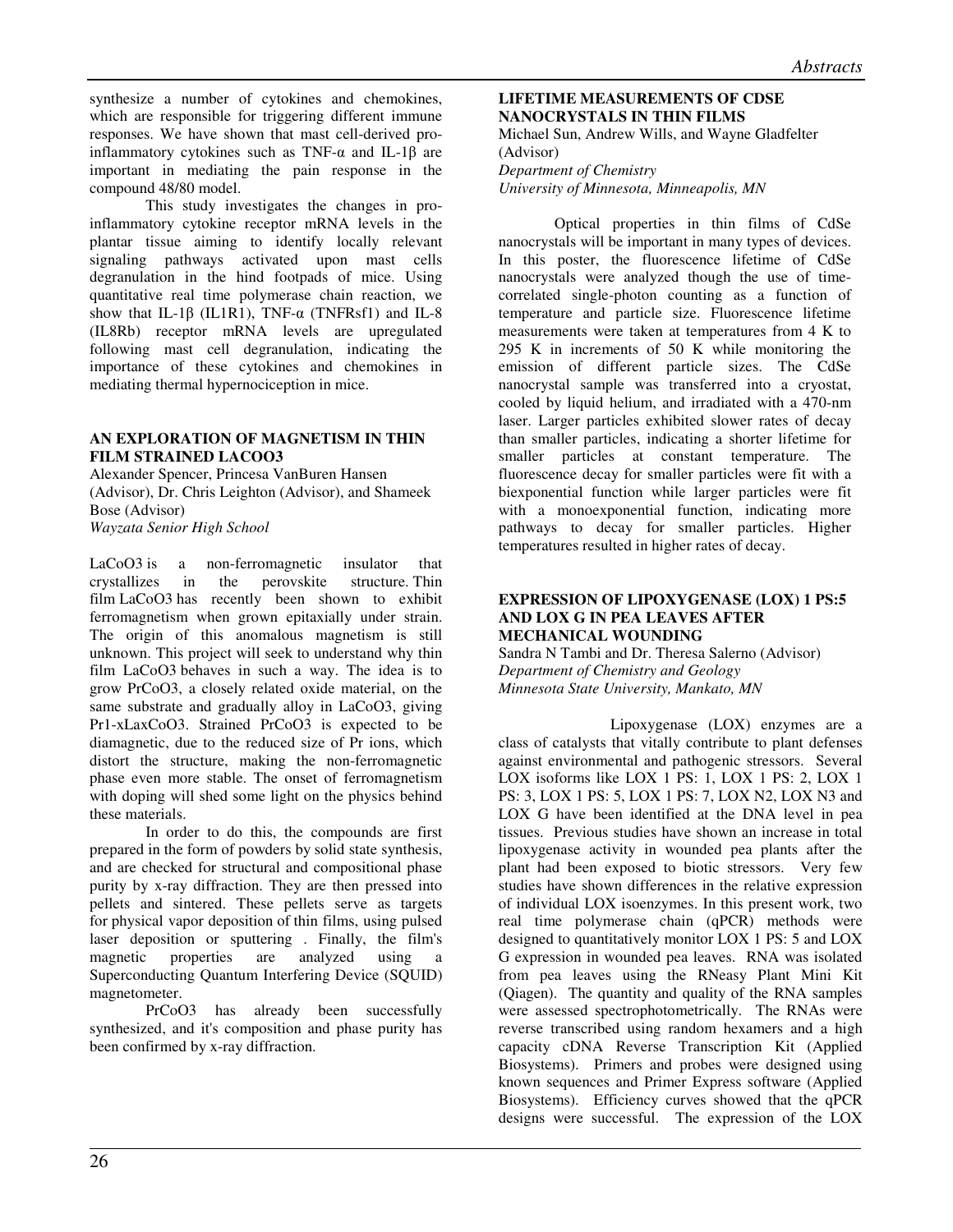isoenzymes were measured in pea leaves at 0, 12 and 24 hours after mechanical wounding. While LOX 3 and LOX G expression increased significantly compared to the unwounded control, LOX 1 PS: 5 did not.

#### **CHARACTERIZATION OF THE CEFTAZIDIME RESISTANCE CONFERRING CFT2 BETA-LACTAMASE**

Vladimir Vinnik and Dr. Justin J. Donato (Advisor) *Department of Chemistry University of St. Thomas, St. Paul, MN* 

Recent years have seen increase in bacterial drug resistance and the rate of rediscovery of new antibiotics has been steadily decreasing. In fact, 99 out of every 100 antibiotics pulled out of the soil have already been discovered<sup>1</sup>. A gene,  $cft2$ , conferring resistance to the beta-lactam ceftazidime was isolated from a metagenomic clone. Comparison with the BLAST database revealed a gene encoding a 607 amino acid (AA) multifunctional protein. The sequence of AA 342-602 shows homology to *lra5,* a class A β-lactamase, while AA 40-211 show homology to a sigma factor predicted to be involved in stress response. The AA spanning the middle region of the protein were predicted by HMMTOP to belong to a transmembrane sequence. Western blot analysis yielded more protein in the pellet than the supernatant supporting the idea of an insoluble membrane-associated protein. Therefore the protein was proposed to contain an intracellular sigma factor, a transmembrane domain, and an extracellular β-lactamase. A decrease in function when the β-lactamase domain was expressed alone, random mutagenesis, and hydrolysis assay support the proposed β-lactamase nature of Cft2. Site directed mutagenesis was carried out introducing a four amino acid sequence. Cft2 does not confer resistance to penicillins unlike its homologs that contain the four amino acid sequence. Thus, research is underway to assess the specificity of the Cft2 mutants for various β-lactam antibiotics in an attempt to understand the role that the amino acid sequence plays in β-lactamase activity.

1. Emmert, E.A., A.K.Klimowicz, M.G. Thomas, and J. Handelsman. 2004. Genetics of zwittermicin A production by *Bacillus cereus.* Appl. Environ. Microbiol. **70**:104-113.

# **MAST CELLS ARE CRITICAL MEDIATORS OF THERMAL PLANTAR PAIN**

Abigail Wetzel, Estela Shabani, Camilla Engblom, Luisa Paredes, Madison Mack, Juliann Allen, and Devavani Chatterjea (Advisor) *Department of Biology Macalester College, St. Paul, MN* 

Mast cells are key effector cells in allergic and innate immune responses, acting as sentinels at the

interface between the external environment and the host. Recent studies suggest a role for mast cell activation and degranulation in the initiation and promotion of inflammatory pain. We have established two models of mast cell-specific plantar pain in mice, mediated by (1) basic mast cell secretagogue, compound 48/80 induced degranulation and (2) passive antibodysensitization and antigen challenge (IgE/Ag). In these studies we found that compound 48/80-induced plantar pain is abrogated in genetically mast cell-deficient mice and IgE/Ag-induced pain is blocked by administration of histamine receptor antagonists.

# **USING A MICROPLATE READER TO DETERMINE THE ACTIVITY OF LACTATE DEHYDROGENASE IN RELATION TO TEMPERATURE**

Xiaojing Yang and Anne Walter (Advisor) *Department of Biology St. Olaf College, Northfield, MN*

Analyses of temperature-dependent kinetic parameters of enzymes such as lactate dehydrogenase (LDH) are usually carried out within the range of physiological temperatures (0-40 °C). However spectrophotometers with efficient wide range temperature control, require large amounts of sample and long time frame. We adapted an LDH assay for a microplate reader to increase the speed while limiting the amount of sample required. Our biggest limitation with our instrument (BioTek Synergy 2) was temperature control  $(15-32^{\circ}C)$ . LDH from rabbit muscle was obtained from Sigma. Pyruvate reduction to lactate was measured by following the oxidation of NADH to NAD at 340 nm. Entire Michaelis Menton curve determinations could be done at once using eight concentrations of pyruvate (0.01 mM to 0.75mM). The Michaelis constant of the substrate pyruvate  $(K_M)$  and the, and maximal reaction velocity  $(V<sub>max</sub>)$  were determined by both Michaelis-Menten plot and Lineweaver-Burke plot. The  $K_M$  was from 0.089 to 0.030 mM and  $V_{\text{max}}$  ranged from  $0.9 \times 10^{-3}$  to  $1.4 \times 10^{-3}$ mM/min at 15 and  $32^{\circ}$  respectively. These values compare well with the previous experiment done my Tmicroplate on LDH in Atlantiz cod (*G. morhua*) which used Arrhenius and Michaelis-Menten plot to calculate  $K_m$  and  $V_{max}$  at temperature between 4 to 25<sup>o</sup>C ( $K_m$ =0.01 to  $0.3$  mM at  $25^{\circ}$ C). The strategy for mixing and temperature control is described for those microplate readers that lack the ability of mixing and temperature control.